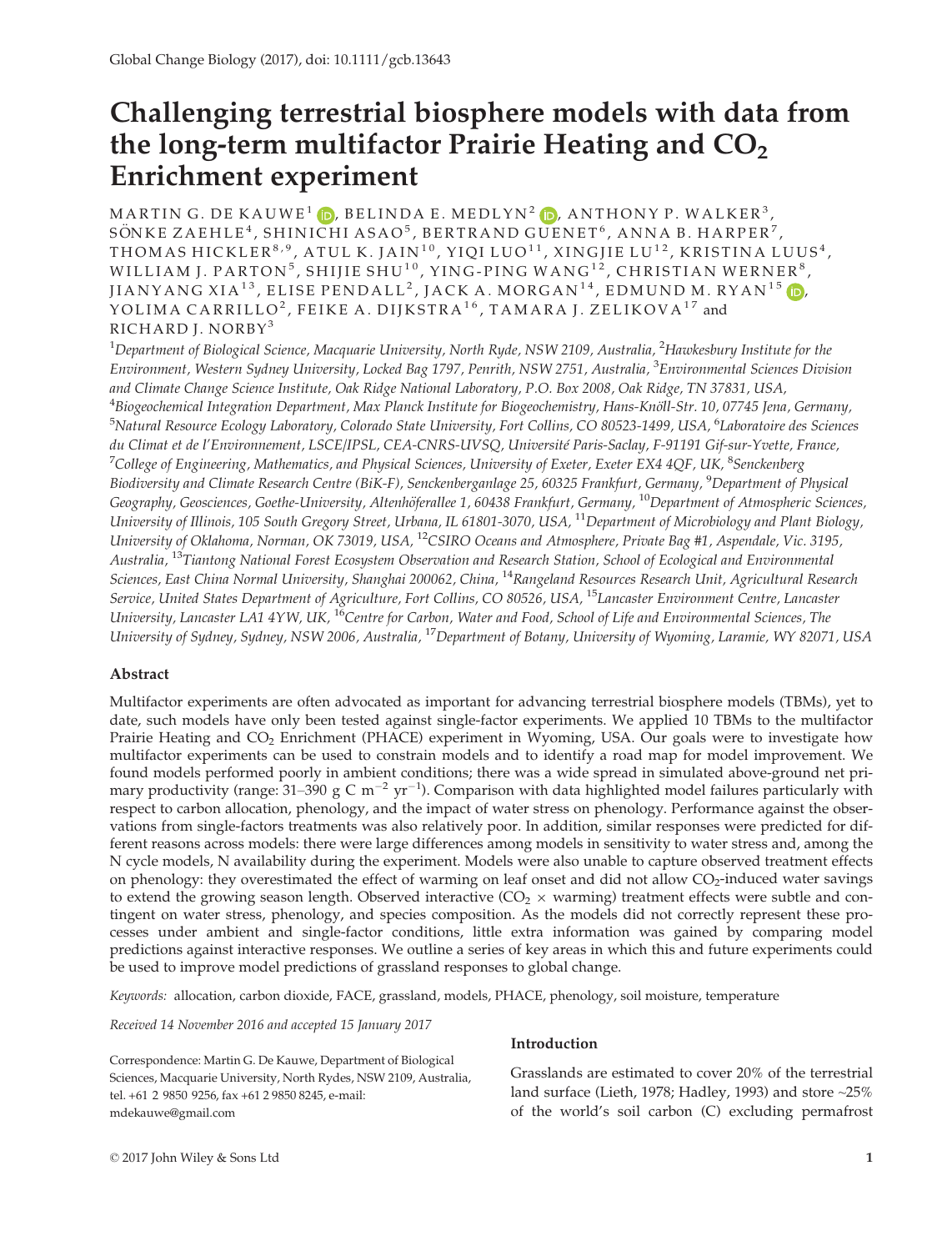soils (Jobbágy & Jackson, 2000; Ciais *et al.,* 2013). However, whether grasslands will be substantial C sources or sinks in the future is uncertain; estimates of future C uptake range between  $-2$  and 2 Gt C yr<sup>-1</sup> (Scurlock & Hall, 1998). Semi-arid ecosystems, including grasslands, are large contributors to both the trend and inter annual variability in above-ground net primary production (Knapp & Smith, 2001) and net biome production (Ahlström et al., 2015), over the last three decades, suggesting these ecosystems are particularly important for accurately predicting terrestrial C-cycle responses to global change.

To predict how increasing temperatures, atmospheric carbon dioxide  $(CO<sub>2</sub>)$  and changing precipitation patterns will affect ecosystem function and species composition, multifactor ecosystem-scale experiments have been widely advocated (Heimann & Reichstein, 2008; Luo et al., 2008; Leuzinger et al., 2011). As global change factors likely cause a series of complex interactions (Fuhrer, 2003; Hovenden et al., 2014), single-factor experiments may not be sufficient to investigate future ecosystem-scale responses. Further, while interactive effects are typically smaller than main effects (Shaw et al., 2002; Dieleman et al., 2012), they may sometimes exceed single-factor effects. However, interactive effects may be contingent on environmental conditions, such as interannual variability in precipitation (Mueller et al., 2016). As a result, multifactor experiments can be more difficult to interpret, and underlying mechanisms harder to identify, than single-factor experiments.

For example, Shaw et al. (2002) found contrasting results when comparing responses from single and multifactor treatments in the Californian grasslands at the Jasper Ridge Global Change Experiment (JRGCE). In the third year of the experiment, net primary productivity (NPP) was increased in response to elevated  $CO<sub>2</sub>$  (eCO<sub>2</sub>). However, the interactive effect of multifactors suppressed the NPP response seen in the singlefactor response. Re-examining the responses at the JRGCE over 5 years, Dukes et al. (2005) concluded that NPP did not in fact respond to  $eCO<sub>2</sub>$ . Hovenden *et al.* (2008) also found no  $CO<sub>2</sub>$  enhancement in ecosystem productivity in an Australian perennial grassland experiment (TasFACE). This lack of response was attributed to a reduction in soil N availability in response to eCO<sub>2</sub>, but increasing temperature by 2  $^{\circ}$ C in combination with the  $CO<sub>2</sub>$  treatment was found to prevent this decrease in available N. In the multifactor Prairie Heating and  $CO<sub>2</sub>$  Enrichment (PHACE) experiment, Mueller et al. (2016) found that above-ground NPP and total plant biomass both had time-dependent and interactive effects of warming and  $eCO<sub>2</sub>$ . Aboveground NPP responses to the combination of  $eCO<sub>2</sub>$  and warming exceeded responses to the single factors (nonadditive). Soil moisture was especially important in explaining the productivity responses to treatments as well as interannual precipitation variability.

Dieleman et al. (2012) conducted a meta-analysis using data from 150 manipulation experiments and concluded that the response of above-ground biomass to the combined treatments of  $CO<sub>2</sub>$  and warming was typically less than additive. These results suggest that single-factor experiments, which miss the interaction, may overestimate responses, highlighting the need to test models against multifactor experiments. However, model comparisons to date have only explored theoretical multifactor experiments (e.g. Melillo et al., 1993; Riedo et al., 1997; Pepper et al., 2005; Parton et al., 2007; Luo et al., 2008), rather than applying models directly to experimental data.

The model-data intercomparison approach has been useful to investigate single-factor forest experiments (De Kauwe et al., 2013, 2014; Zaehle et al., 2014; Medlyn et al., 2015; Walker et al., 2015), but it is not clear whether multifactor experiments will be as useful to constrain models when their responses seem so diverse and, in dry environments, contingent on environmental conditions. In this study, we applied 10 state-of-the-art terrestrial biosphere models (TBMs) to an 8-year, multifactor ( $CO<sub>2</sub> \times warning$ ) grassland experiment. Our goals were to (i) explore how a multifactor experiment can be used to constrain models and (ii) identify ways to improve models based on this experiment.

#### Materials and methods

#### Site description

The PHACE experiment was located in the semi-arid grasslands of Wyoming, USA (41.18°N, 104.9°W), was established in 2006, and lasted 8 years. Mean winter and summer temperature at the site were  $-2.5$  °C and 17.5 °C, respectively, with a mean annual precipitation of 403 mm (range: 224–496 mm). The site has marked variation in both annual and growing season precipitation (Fig. 1). The site was previously subject to grazing, but was fenced off in 2005. Vegetation at the site is dominated by  $C_3$  grasses (55%), with  $C_4$  grasses constituting 25% and the final 20% made up of sedges, forbs, and small shrubs.

The experiment implemented a factorial combination of warming  $(+1.5 \degree C$  during the day;  $+3.0 \degree C$  at night) and elevated  $CO<sub>2</sub>$  (600 ppm; ambient = 385 ppm), with five replicates per treatment. The elevated  $CO<sub>2</sub>$  treatment, initiated in 2006, used Free Air CO<sub>2</sub> Enrichment (FACE) technology (Miglietta et al., 2001). The warming treatment, initiated a year later in 2007, used infrared heaters (Kimball, 2005). In the first year (2006), an additional 160 mm of water was added (20 mm  $\times$  8 dates during the growing season) to establish growth. Further details can be found in Morgan et al. (2011), Pendall et al. (2013), Ryan et al. (2015), and Zelikova et al. (2015).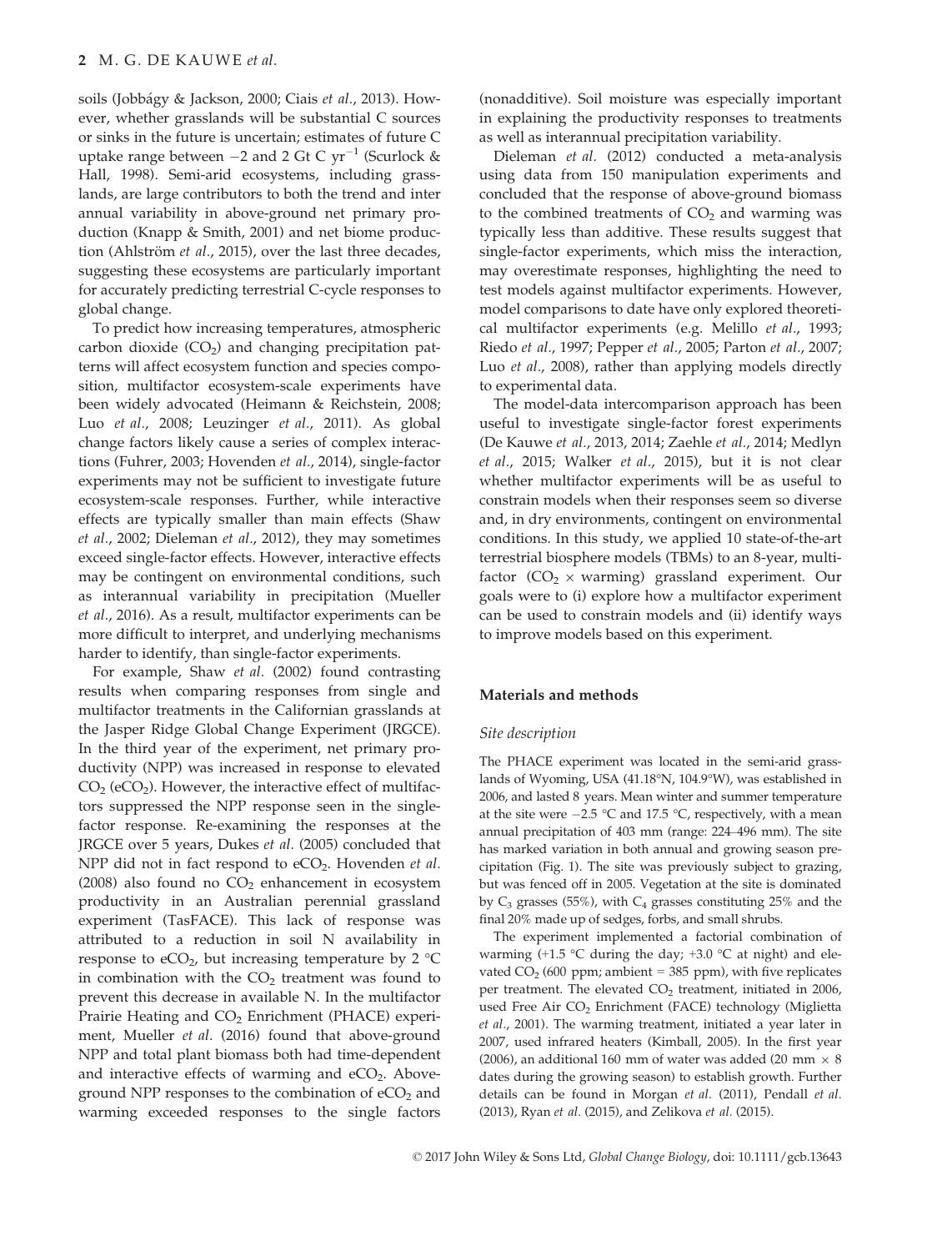

Fig. 1 Annual and early- to mid-growing season (day of year: 100–200) when soil water availability most limits productivity (Morgan et al., 2011). In 2006, all plots were irrigated (20 mm  $\times$  8) with 160 mm of additional water. The additional water is shown by the precipitation above the black horizontal line in 2006. The annual bar shows the effect of the eight additional treatments, whereas the earlyto mid-growing season bar shows the addition of the six treatments which occurred during that period.

# Summary of the experimental findings

Mueller et al. (2016) present a comprehensive summary of the ecosystem responses over the duration of the PHACE experiment. Elevated  $CO<sub>2</sub>$  effects on soil water content usually counteracted the desiccating effect of warmer temperatures. However, the combination of  $eCO<sub>2</sub>$  and elevated temperature tended to enhance soil water content early in the experiment, but reduced it after 7 years of treatment when compared to control plots under present-day  $CO<sub>2</sub>$  and temperature levels. Above-ground plant biomass responded positively to  $eCO<sub>2</sub>$ and  $eCO<sub>2</sub>$  combined with warming, especially in dry years when water savings were most important to growth. In contrast, while above-ground biomass did not respond to warming alone, root biomass responded positively to both warming and  $eCO<sub>2</sub>$ , but only in wetter years, with either  $eCO<sub>2</sub>$  or warming enhancing production approximately 30% in wet growing seasons. As a result, total plant biomass responded consistently and positively to  $eCO<sub>2</sub>$  alone or combined with warming, with a 25% increase observed in the combined treatment compared to control plots. The positive effect of the combined eCO<sub>2</sub> and warming on above-ground plant biomass with passing years was increasingly experienced by  $C_3$  grasses, reversing biomass responses in the first few years of the experiment when C4 grasses were favoured (Morgan et al., 2011). Soil nitrate availability was enhanced by warming and reduced by eCO2, although contrasting effects were observed for soil ammonium (Carrillo et al., 2012). In contrast, wetter soil conditions under  $eCO<sub>2</sub>$  increased phosphorus (P) availability to plants and microbes relative to that of N, while drier conditions with warming reduced P availability relative to N (Dijkstra et al., 2012). Warming combined with  $eCO<sub>2</sub>$  extended the seasonality of plant activity (greenness), especially because of earlier spring growth with warming (Zelikova et al., 2015).

# Experimental data

To constrain the models, we used five key data sets: (i) aboveand below-ground biomass; (ii) shoot and root N concentrations; (iii) vegetation greenness; (iv) leaf-on/off dates; (v) soil water content.

Plant biomass (above- and below-ground) and N concentrations (elemental analyser) were measured in mid-July as biomass reached its maximum (Morgan et al., 2011; Dijkstra et al., 2012; Carrillo et al., 2014). Above-ground biomass measurements were obtained by clipping vegetation that resided in the harvest areas  $(1.5 \text{ m}^{-2}$  harvest area, but clipping 50% of this area each year from alternating grids). Root-biomass measurements were obtained from cores taken to a depth of 15 cm. These data exclude below-ground crown tissues estimates (see Discussion). Above-ground biomass estimates were corrected using pretreatment data from 2005 to account for initial differences between treatment plots and control plots (see Morgan et al., 2011; also Mueller et al., 2016).

Vegetation greenness was inferred from biweekly digital photographs taken between March and October. In 2008, photographs were obtained monthly (see Zelikova et al. (2015) for details). Phenology leaf-on and leaf-off dates for different species were obtained by direct observation (Reyes-Fox et al., 2014).

Soil moisture measurements were taken hourly using EnviroSMART probes at 10 and 20 cm soil depths. These data were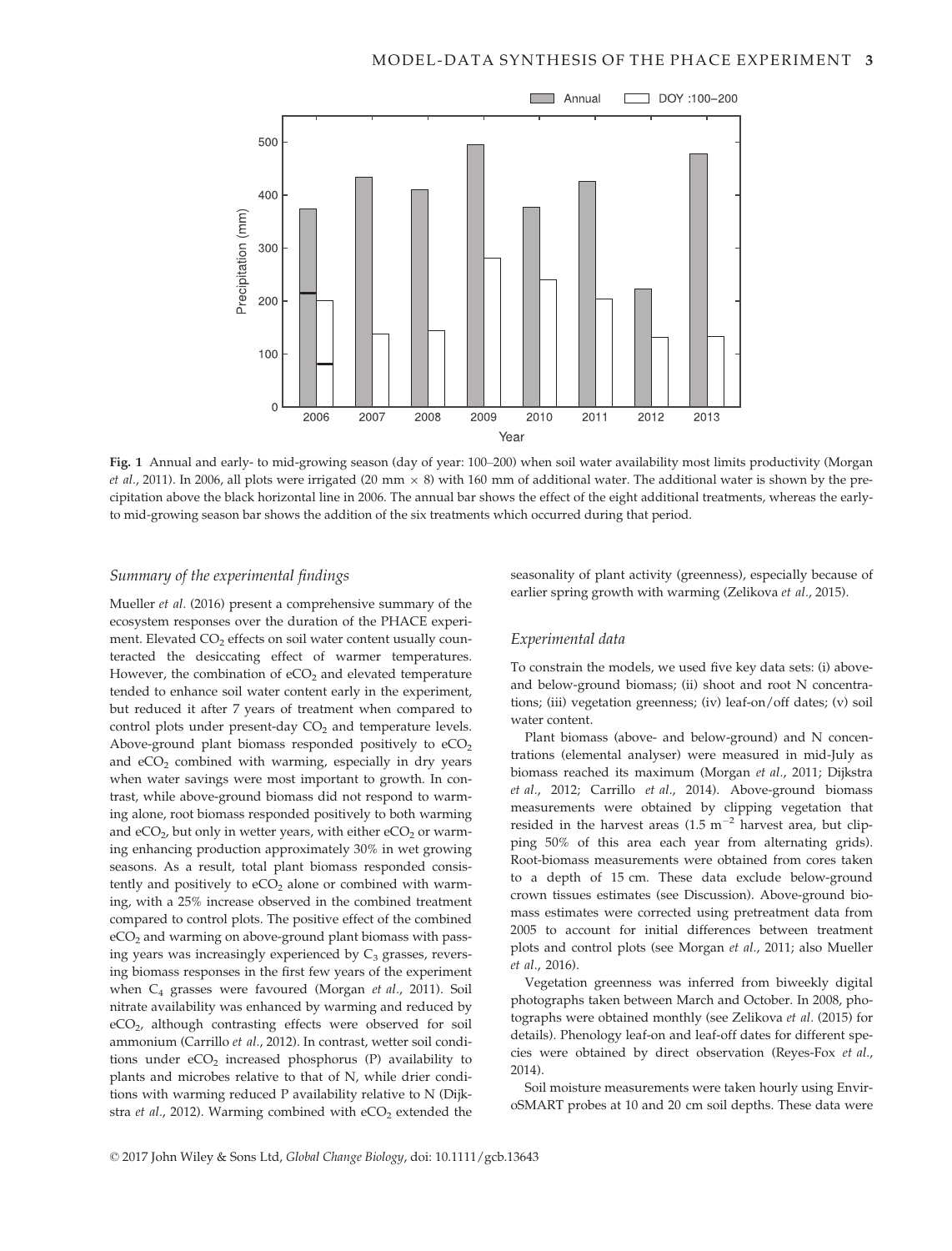combined to give a total estimate of soil water content in the top 25 cm.

#### Models

The 10 process-based models applied to the PHACE experiment contrasted markedly in terms of application, complexity, and structure. Broadly, they can be considered to encompass three categories: stand (DAYCENT, GDAY), land surface (CABLE, CLM4.5, ISAM, O-CN, ORCHIDEE), and dynamic vegetation models (JULES, LPJ-GUESS, SDGVM). A detailed overview of eight of these models and how they differ in terms of key assumptions can be found in Walker et al. (2014), with detailed analyses of their water and N cycle responses to eCO2 found in De Kauwe et al. (2013) and Zaehle et al. (2014), respectively. The two models not described in these previous analyses, JULES and ORCHIDEE, are fully documented in Clark et al. (2011) and Krinner et al. (2005), respectively. Here, we provide some basic assumptions in relation to growth and phenology used in each of the models that affects simulations of the PHACE experiment (see Table 1).

## Modelling simulations

Model participants submitted simulations covering the experimental period (2006 – 2013) for the ambient (ct),  $eCO<sub>2</sub>$  (Ct), warming (cT), and  $eCO<sub>2</sub> \times$  warming (CT) experiments. Models were spun-up to equilibrium (2000 year minimum) using their standard spin-up approach accounting for site history and using a fixed  $CO_2$  concentration of 285  $\mu$ mol mol<sup>-1</sup> and fixed N deposition set at the 1850 value based on Dentener et al. (2006). Models estimated biological N fixation (BNF) following their standard approach: CABLE uses a method based on light, N, and phosphorus availability (Wang et al., 2009; BNF was estimated to be zero for the site), CLM4.5 uses an empirical relationship based on NPP (Oleson et al., 2013), DAYCENT estimates N fixation as a function of climate (Parton et al., 1987), and GDAY, ISAM, LPJ-GUESS, and O-CN use an empirical relationship with long-term evapotranspiration (Cleveland et al., 1999). Modellers were provided with stand and soil characteristics to parameterize their models so as to be representative without being 'tuned' to the observations. Examples of these data include tissue C:N ratios, the maximum carboxylation rate, specific leaf area, and tissue lifespans. In addition, models were provided with information on the rooting depth, the field capacity, and wilting point to ensure that they represented the same effective soil water buckets.

Experimental plots were harvested (mid-July) to simulate grazing; by contrast, models did not assume any site disturbance during simulations. This choice was made because harvested plant biomass was removed from a small area of the plot only, while some of the experimental data did not come from the harvest areas (e.g. root biomass, soil moisture). Models, including dynamic vegetation models (JULES, LPJ-GUESS, and SDGVM), did not simulate competition among plant functional types. Instead, models simulated the sites by weighting outputs by the average observed ambient total  $C_3$  and  $C_4$ above-ground biomass fractions, 0.69 and 0.31, respectively.

Data availability is summarized at [https://facedata.ornl.](https://facedata.ornl.gov/facemds/) [gov/facemds/](https://facedata.ornl.gov/facemds/).

#### Results

#### Ambient  $CO<sub>2</sub>$

While the models are able to capture the observed interannual variability in above-ground net primary productivity (aNPP; Fig. 2),  $r > 0.86$ , there is a wide spread in the magnitude of simulated values (RMSE mean across models = 96 g C m<sup>-2</sup> yr<sup>-1</sup>; range: 31-390 g C  $\mathrm{m}^{-2}$  yr $^{-1}$ ). To explain differences among the models, we analysed aNPP by decomposing the modelled aNPP flux into its average component parts (see Equation 1 and Table 2). Each of these component terms is a simplification of how the models operate, but on an annual time step should closely approximate simulated aNPP fluxes, allowing us to better understand causes of differences among models. aNPP can therefore be analysed as:

$$
aNPP = A_{b} \cdot CUE \cdot GPP_{u} \cdot \beta \cdot LAI_{p} \cdot LAI_{r},
$$

where  $A<sub>b</sub>$  is the allocation of net primary productivity above-ground (fraction), CUE is the C-use efficiency, or the fraction of gross primary productivity (GPP) not lost as respiration (fraction);  $GPP_u$  is the unstressed GPP per unit leaf area (g C m<sup>-2</sup> leaf<sup>-1</sup> day<sup>-1</sup>);  $\beta$  is the water stress factor which limits productivity as water content declines (fraction);  $LAI_p$  is the peak LAI value in a year  $(m^{-2}$  leaf m<sup>-2</sup> ground); and LAI<sub>r</sub> is the integral of LAI over the year divided by the peak LAI (LAI<sub>p</sub>) and indicates LAI duration (day  $yr^{-1}$ ). GPP<sub>u</sub> is inferred from model output by dividing GPP by  $(\beta \cdot LAI_p \cdot LAI_r)$ .

The size of the spread in component terms across models is greater than the aNPP spread between models, which suggests that models are arriving at the same answer for different reasons (Table 2). For example, DAYCENT and GDAY predict similar average aNPP values, but to get to this prediction, GDAY has a low  ${\rm GPP_u}$  (4.71  ${\rm g\ C\ m^{-2}\ leaf^{-1}\ day^{-1}}$ ) and a high  $\beta$  (low water stress; 0.73). By contrast, DAYCENT has a much greater  ${\rm GPP_u}$  (11.92 g C  ${\rm m}^{-2}$  leaf $^{-1}$  day $^{-1}$ ) but a very low  $\beta$  (0.17). The most variable components among models are as follows: (i)  $LAI_r$  (range: 77–256 days); (ii) LAI<sub>p</sub> (range: 1.21–6.1 m<sup>2</sup> m<sup>-2</sup>); (iii) A<sub>b</sub> (range: 0.16– 0.92); and (iv)  $\beta$  (range: 0.17–0.97). We now examine each of these components in more detail.

# Leaf area index  $(LAI<sub>r</sub>$  and  $LAI<sub>p</sub>$ )

Observed seasonal phenology at the site, inferred from greenness estimates, corresponds with measured soil water content (SWC; 5–15 cm; Fig. 3). Drops in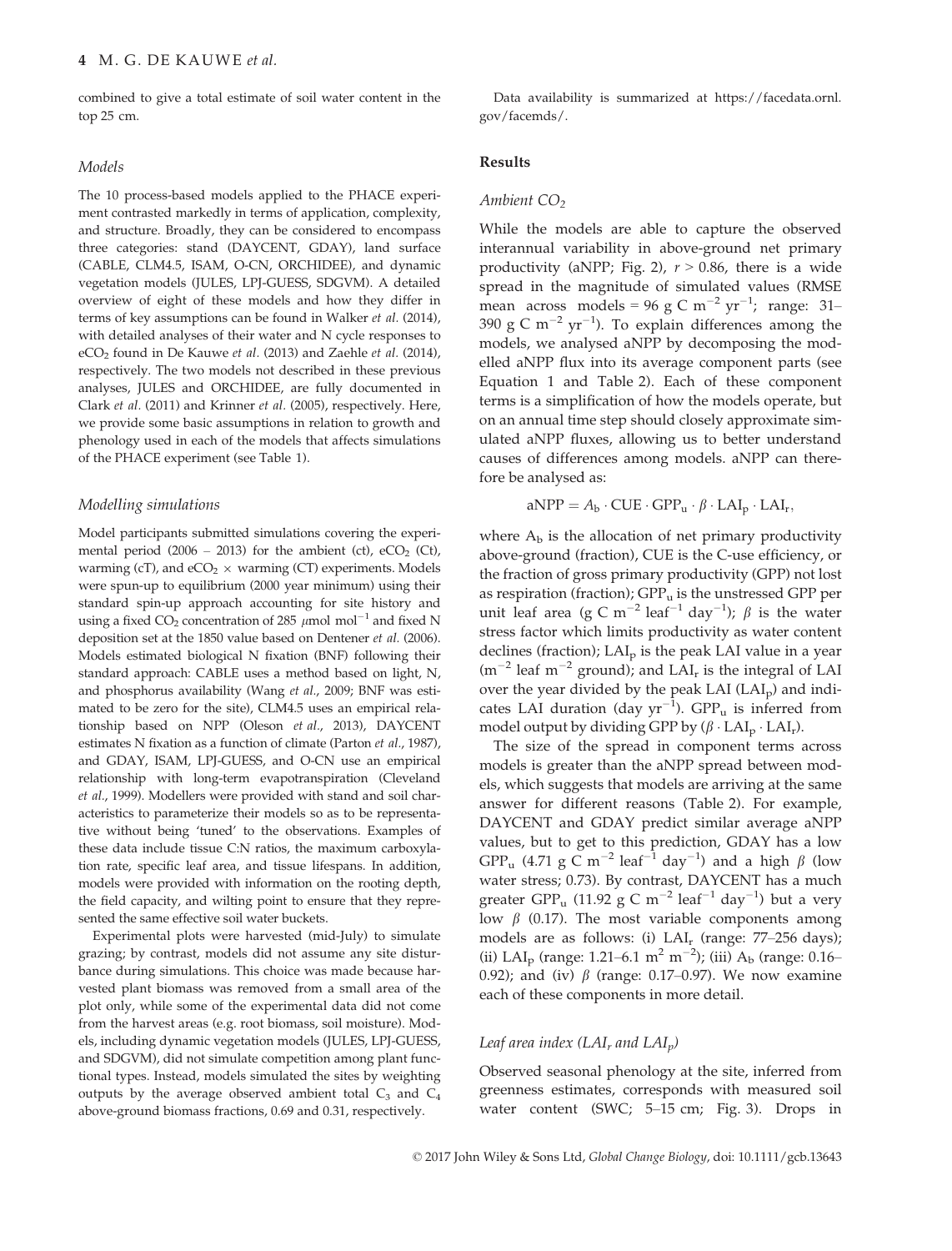Table 1 Summary of model phenology and growth assumptions. C is carbon, GDD is the number of growing degree-days, GDD5 is the number of growing degree-days above 5 °C, GPP is gross primary productivity, LAI is leaf area index, maxGDD is the a maximum growing degrees-day threshold, N is nitrogen, NPP is net primary productivity, PAR is the photosynthetically active radiation, SLA is the specific leaf area, and SWI is soil water index

| Models      | Leaf onset                                                                                                                                                                                                                                                                                                                                                                                                                                                                                                                              | Growth                                                                                                                                                                                                                                                                                               | Leaf drop                                                                                                                                                                                                                                                                                                            | References                                                                 |  |
|-------------|-----------------------------------------------------------------------------------------------------------------------------------------------------------------------------------------------------------------------------------------------------------------------------------------------------------------------------------------------------------------------------------------------------------------------------------------------------------------------------------------------------------------------------------------|------------------------------------------------------------------------------------------------------------------------------------------------------------------------------------------------------------------------------------------------------------------------------------------------------|----------------------------------------------------------------------------------------------------------------------------------------------------------------------------------------------------------------------------------------------------------------------------------------------------------------------|----------------------------------------------------------------------------|--|
| CABLE       | Leaf onset is prescribed<br>based on a satellite<br>climatology, implying no<br>interannual variability.<br>Onset dates vary as a<br>function of latitude                                                                                                                                                                                                                                                                                                                                                                               | After leaf onset, 80%<br>of NPP is allocated to<br>leaves for a 2-week<br>period. Following this<br>2-week period,<br>allocation to leaves is<br>reduced to 20% of<br>NPP until 2 weeks<br>prior to leaf drop, at<br>which point NPP<br>allocation to leaves is 0                                    | Leaf drop is<br>prescribed based on a<br>satellite climatology,<br>implying no<br>interannual variability.<br>Drop dates vary as a<br>function of latitude                                                                                                                                                           | Zhang (2004)                                                               |  |
| CLM4.5      | For grasses, leaf onset<br>begins after<br>(i) exceeding a GDD sum<br>of days $>0$ °C in the third<br>soil layer, the GDD<br>threshold for onset is a<br>function of the 2 m mean<br>annual temperature(MAT<br>at $2 \text{ m}$ ; (ii) a SWI<br>accumulation threshold<br>(15 MPa days;<br>accumulated matric<br>potential above a 'onset'<br>minimum: $-2$ MPa, in the<br>third soil layer), and (iii)<br>day length (>6 h). Onset<br>can occur multiple times<br>in a year if the conditions<br>are met following an<br>offset period | Taken from transfer<br>pool at a linearly<br>decreasing rate.                                                                                                                                                                                                                                        | Leaf drop occurs due<br>to (i) a sustained<br>period of dry soil<br>$(-5 \text{ MPa days})$<br>accumulated matric<br>potential below an<br>'offset' maximum,<br>$-2$ MPa, in the third<br>soil layer); (ii) cold<br>temperature $(-15)$<br>GDD threshold of<br>days below zero); or<br>$(iii)$ day length $\leq 6$ h | Oleson <i>et al.</i> (2013)                                                |  |
| DAYCENT     | Leaf onset is prescribed to<br>occur at a fixed date                                                                                                                                                                                                                                                                                                                                                                                                                                                                                    | After growth begins,<br>carbon for leaf and<br>root growth is taken<br>from carbon stored in<br>previous year growing<br>season. Peak growth is<br>determined by<br>temperature, water,<br>and nutrient<br>availability, and<br>prescribed maximum<br>LAI that controls leaf<br>death due to shading | Leaf drop is<br>prescribed                                                                                                                                                                                                                                                                                           | Parton <i>et al.</i> (1993)                                                |  |
| <b>GDAY</b> | Growth begins after<br>exceeding both a<br>precipitation and a GDD<br>threshold. The<br>precipitation threshold is<br>15% of the annual<br>precipitation. GDD are                                                                                                                                                                                                                                                                                                                                                                       | For deciduous species,<br>leaf growth comes<br>from carbon stored in<br>the previous year<br>growing season. It is<br>assumed that all<br>growth occurs before                                                                                                                                       | Day of year ≥243 and<br>mean daily air<br>temperature is above<br>0 °C for cool and for<br>5 °C warm grasses<br>Soil water availability<br>has no effect on                                                                                                                                                          | Foley et al. (1996),<br>White et al. (2000),<br>Botta <i>et al.</i> (2000) |  |

© 2017 John Wiley & Sons Ltd, Global Change Biology, doi: 10.1111/gcb.13643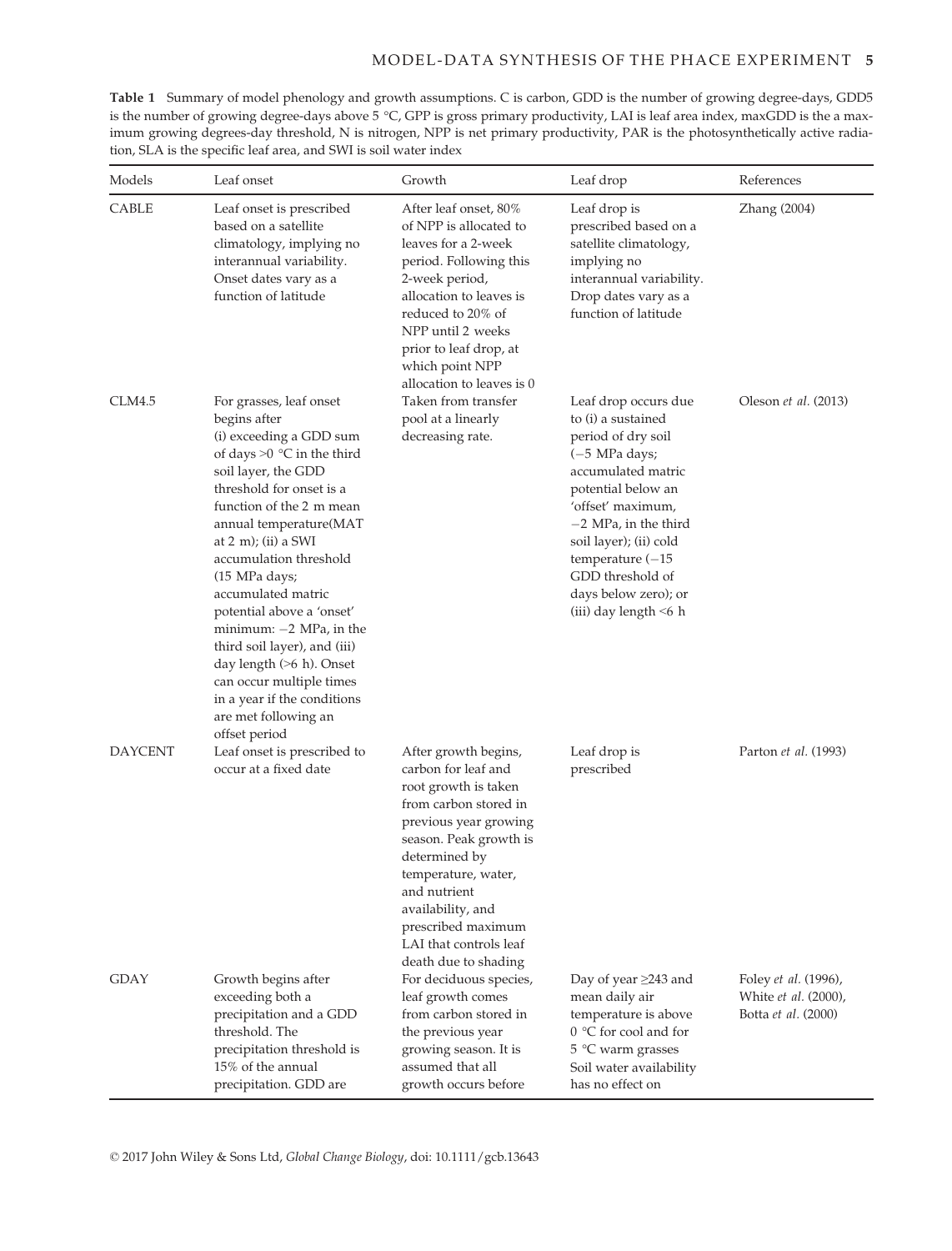# 6 M. G. DE KAUWE et al.

# Table 1 (continued)

| Models       | Leaf onset                                                                                                                                                                                                                                                                                                                                                                      | Growth                                                                                                                                                                                                                                                                                                                                                                                                                                                                                                                                                                                                            | Leaf drop                                                                                                                                                                                                                                                                                                                                                                                                                 | References                                                     |
|--------------|---------------------------------------------------------------------------------------------------------------------------------------------------------------------------------------------------------------------------------------------------------------------------------------------------------------------------------------------------------------------------------|-------------------------------------------------------------------------------------------------------------------------------------------------------------------------------------------------------------------------------------------------------------------------------------------------------------------------------------------------------------------------------------------------------------------------------------------------------------------------------------------------------------------------------------------------------------------------------------------------------------------|---------------------------------------------------------------------------------------------------------------------------------------------------------------------------------------------------------------------------------------------------------------------------------------------------------------------------------------------------------------------------------------------------------------------------|----------------------------------------------------------------|
|              | calculated from the sum<br>of mean daily air<br>temperature above 0 °C<br>for cool-season grasses<br>(temperature<br>range $> 20$ °C or<br>minimum temperature<br>$\geq$ 5 °C) and 5°C warm-<br>season grasses<br>(temperature range<br>$\leq$ 20 °C and minimum<br>temperature $\leq 5$ °C)<br>grasses. The thresholds<br>are 185 and 400 days for<br>$C_3$ and $C_4$ grasses, | the mid-point of the<br>growing season, after<br>this point senescence<br>begins. Both growth<br>and litterfall occur<br>with a linearly<br>ramping rate. These<br>assumptions result in<br>a symmetrical growth<br>dynamic                                                                                                                                                                                                                                                                                                                                                                                       | litterfall in the<br>deciduous model                                                                                                                                                                                                                                                                                                                                                                                      |                                                                |
| <b>ISAM</b>  | respectively<br>Growth begins when (i)<br>the daily mean root-zone<br>temperature is $>10$ °C for<br>14 consecutive days, and<br>(ii) the day length is $>12$ h                                                                                                                                                                                                                 | There are two growth<br>stages: (i) the maximal<br>growth stage, where<br>more carbon is<br>allocated to foliage to<br>capture light and (ii)<br>the normal growth<br>stage, where more<br>carbon is allocated to<br>roots/stem to acquire<br>resources. Plants enter<br>then normal growth<br>stage when their LAI<br>exceeds half of their<br>potential maximum<br>LAI (set to $3$ )<br>In addition, if<br>grassland enters the<br>leaf drop stage due to<br>water stress, they may<br>return to the growth<br>stage if the water<br>stress falls below 40%<br>and other conditions<br>for leaf onset are still | Leaf drop occurs when<br>at least one of the<br>following four<br>conditions is met: (i)<br>water stress is $>40\%$<br>for 14 consecutive<br>days, (ii) the daily<br>mean root-zone<br>temperature is $\leq 10$ °C<br>and the day length<br>$\leq$ 12 h, (iii) the LAI is $>$<br>than the potential<br>maximum LAI (set to<br>$3$ ), and $(iv)$ plant<br>maintains the normal<br>growth phase for<br>longer than 120 days | Song et al., (2013), El<br>Masri et al., (2015)                |
| <b>JULES</b> | Growth begins when the<br>canopy temperature (Tc)<br>is above a threshold<br>(5 °C)                                                                                                                                                                                                                                                                                             | satisfied<br>The rate of growth is<br>$G_p(1-L_b)$ , where $G_p$ is a<br>parameter $(20 \text{ yr}^{-1})$ ,<br>and $Lb$ is the 'balanced<br>LAI', or the LAI the<br>plant would have in<br>full leaf (allometrically<br>related to height).<br>Growth continues as<br>long as the plant is<br>assimilating carbon,<br>until leaf area index                                                                                                                                                                                                                                                                       | When Tc drops below<br>the threshold<br>temperature, leaf<br>turnover rate is<br>modified (see eq. 47 in<br>Clark et al.)                                                                                                                                                                                                                                                                                                 | Clark et al. $(2011)$ – See<br>Section 4; Cox et al.<br>(2001) |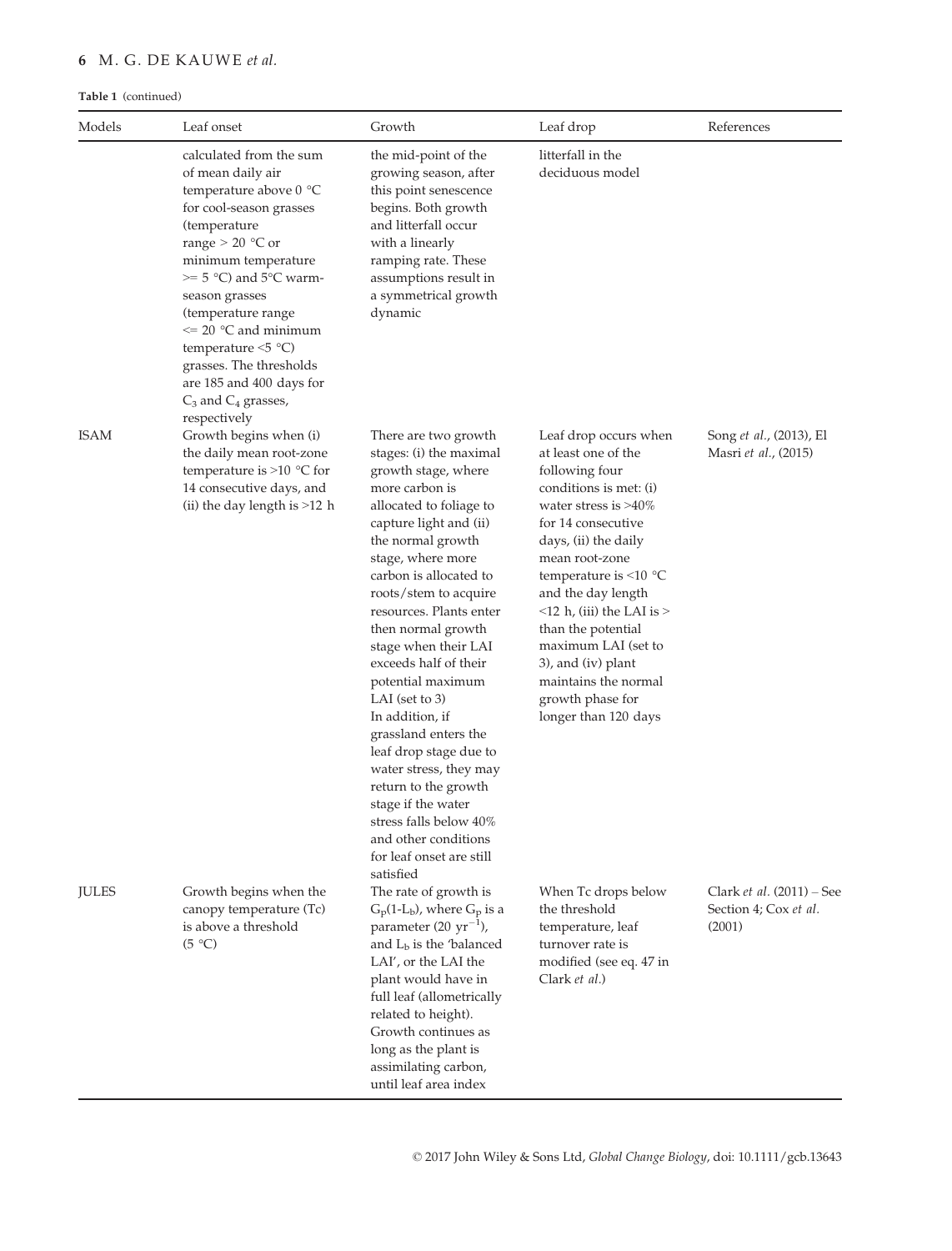# MODEL-DATA SYNTHESIS OF THE PHACE EXPERIMENT 7

Table 1 (continued)

| Models    | Leaf onset                                                                                                                                                                                                                                                                                                                                                              | Growth                                                                                                                                                                                                                                                                                                                                                                                                                                                                                                                                                                                                                                                                                             | Leaf drop                                                                                                                                                                                                                                                                                                     | References<br>Smith et al. (2014)                                                   |  |
|-----------|-------------------------------------------------------------------------------------------------------------------------------------------------------------------------------------------------------------------------------------------------------------------------------------------------------------------------------------------------------------------------|----------------------------------------------------------------------------------------------------------------------------------------------------------------------------------------------------------------------------------------------------------------------------------------------------------------------------------------------------------------------------------------------------------------------------------------------------------------------------------------------------------------------------------------------------------------------------------------------------------------------------------------------------------------------------------------------------|---------------------------------------------------------------------------------------------------------------------------------------------------------------------------------------------------------------------------------------------------------------------------------------------------------------|-------------------------------------------------------------------------------------|--|
| LPJ-GUESS | For grasses, leaf onset<br>begins after exceeding a<br>GDD sum threshold (0)                                                                                                                                                                                                                                                                                            | reaches L <sub>b</sub> , while<br>Tc>threshold T<br>Growth is calculated<br>at the end of a year.<br>The annually<br>integrated NPP is then<br>allocated to leaves and<br>roots, with a higher<br>fraction allocated to<br>roots under water<br>and/or nitrogen<br>limitation. Grasses are<br>inactive under cold or<br>very dry conditions.<br>The maximum LAI (as<br>calculated by carbon<br>mass for leaves at the<br>end of the previous<br>year divided by a<br>SLA) is scaled with a<br>phenology<br>development factor<br>(GDD5/maxGDD;<br>maxGDD=100). For<br>grasses, this scalar is<br>also zero at any days<br>where plant-available<br>soil water content falls<br>below 35% of water- | Once a 30-day running<br>average temperature<br>falls below a threshold<br>$(5 °C)$ , the cumulative<br>GDD5 counter is reset.<br>In the simulation, we<br>also introduced a 60-<br>day inhibition for the<br>GDD5 counter<br>preventing immediate<br>increase after the<br>senescence event was<br>triggered |                                                                                     |  |
| O-CN      | Growth begins after<br>exceeding a GDD<br>threshold above 5 °C,<br>subject to weekly<br>moisture above 25% of<br>field capacity and a<br>positive trend in weekly<br>soil moisture. The GDD<br>requirement adjusts to<br>long-term annual mean<br>temperature and was<br>applied here at a value of<br>270 and 400 days for $C_3$<br>and $C_4$ grasses,<br>respectively | holding capacity<br>Growth is modelled<br>using a functional<br>balance approach<br>between leaves, tillers,<br>and fine roots,<br>responding to<br>moisture and N status.<br>Growth is fuelled from<br>a labile carbon pool,<br>which is filled by<br>current photosynthetic<br>carbon uptake and a<br>long-term reserve<br>(past GPP). Once the<br>incremental net carbon<br>gain of the canopy<br>goes negative, most<br>growth is allocated to<br>seed production                                                                                                                                                                                                                              | The turnover time of<br>leaves increases once<br>weekly temperatures<br>drop below $-2/2$ °C<br>(for $C_3/C_4$ grasses<br>respectively) and<br>weekly soil moisture<br>below 10% of field<br>capacity. Complete<br>abscission within<br>10 days commences<br>once weekly NPP<br>becomes negative              | Krinner et al. (2005),<br>Zaehle & Friend<br>$(2010)$ , with<br>unpublished updates |  |
| ORCHIDEE  | The leaf onset scheme<br>follows Botta et al. (2000).<br>Leaf onset for tropical<br>grasses begins 35 days<br>after the dry season                                                                                                                                                                                                                                      | Leaf growth draws<br>from stored carbon<br>reserves initially until<br>GPP is sufficient to<br>support leaf growth.                                                                                                                                                                                                                                                                                                                                                                                                                                                                                                                                                                                | Two different criteria<br>are used separately to<br>calculate the fraction<br>of dying leaves at each<br>time step: (i) a                                                                                                                                                                                     | Friedlingstein et al.<br>(1998); Botta <i>et al.</i><br>(2000)                      |  |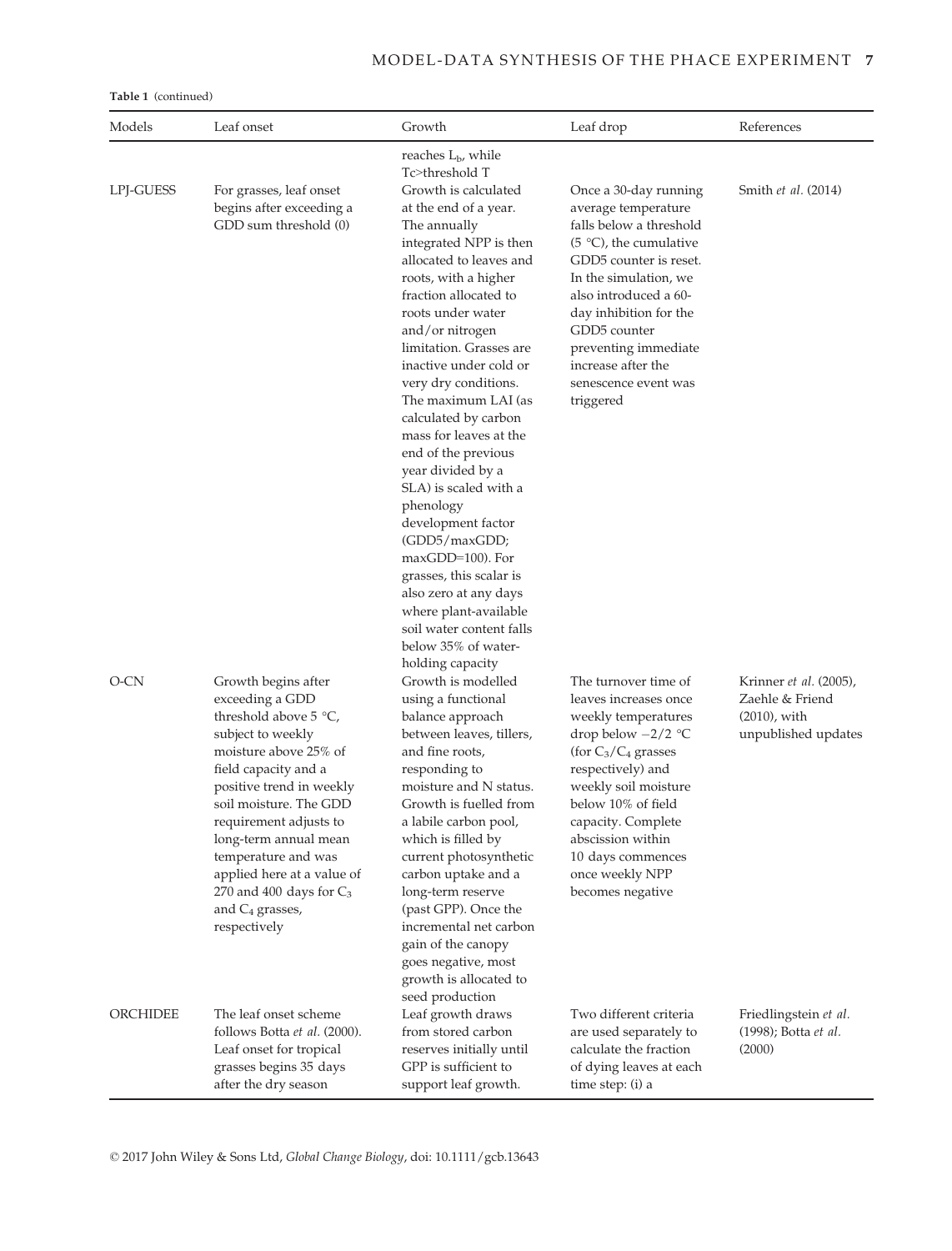# 8 M. G. DE KAUWE et al.

#### Table 1 (continued)

| Models<br>Leaf onset                                                                                                                                                                                                                                                                                                                                                                                                                                                              |                          | Growth                                                                                                                                                                                                                                           | Leaf drop                                                                                                                                                                                                                      | References                         |                                         |
|-----------------------------------------------------------------------------------------------------------------------------------------------------------------------------------------------------------------------------------------------------------------------------------------------------------------------------------------------------------------------------------------------------------------------------------------------------------------------------------|--------------------------|--------------------------------------------------------------------------------------------------------------------------------------------------------------------------------------------------------------------------------------------------|--------------------------------------------------------------------------------------------------------------------------------------------------------------------------------------------------------------------------------|------------------------------------|-----------------------------------------|
| moisture availability<br>minimum. For boreal<br>regions, the number of<br>GDD during the<br>dormancy season has to<br>exceed a prescribed<br>threshold (185). For<br>temperate grasses, both<br>criteria (i.e. elapsed<br>number of day and GDD<br>threshold) control the leaf<br>onset<br><b>SDGVM</b><br>For evergreen vegetation,<br>leaf onset is triggered by a<br>GDD accumulation,<br>threshold (110), subject to<br>sufficient soil water (25%<br>of soil water capacity) |                          | Carbon fixed through<br>photosynthesis is<br>redistributed<br>following the<br>allocation scheme<br>developed by<br>Friedlingstein et al.,<br>(1998). This allocation<br>scheme is controlled<br>by biophysical<br>limitations (light,<br>water) | meteorological<br>criterion controlled by<br>temperature and water<br>stress (temperature<br><4 °C for C <sub>3</sub> and 5 °C<br>for $C_4$ grasses;<br>moisture >20% for<br>both), and ii) the leaf<br>age itself (>120 days) |                                    |                                         |
|                                                                                                                                                                                                                                                                                                                                                                                                                                                                                   |                          | Leaf growth comes<br>from stored carbon<br>and occurs at a<br>constant rate until the<br>target LAI (50% of the<br>carbon<br>store $\times$ specific leaf<br>area) is reached                                                                    | Leaf drop is triggered<br>when leaves reach<br>their parameterized<br>age (360 days). Small<br>amounts of litterfall<br>occur every day as a<br>function of leaf age                                                           | Woodward and Lomas<br>(2004)       |                                         |
|                                                                                                                                                                                                                                                                                                                                                                                                                                                                                   | (a) CABLE                | $(b)$ CLM4.5                                                                                                                                                                                                                                     | (c) DAYC                                                                                                                                                                                                                       | (d) GDAY                           | (e) ISAM                                |
| 350<br>Observed aNPP $(9 C m^{-2} yr^{-1}$<br>175<br>$\mathbf{0}$<br>350                                                                                                                                                                                                                                                                                                                                                                                                          | $ME = 0.36$<br>(f) JULES | $r = 0.86$ ; ME = $-1.8$<br>$(g)$ LPJG                                                                                                                                                                                                           | $r = 0.87$ ; ME = -1.40<br>$(h)$ O-CN                                                                                                                                                                                          | $r = 0.94$ ; ME = -0.5<br>(i) ORCH | $r = 0.98$ ; ME = -5.55<br>SDGVM<br>(j) |
| 175<br>$\mathbf 0$                                                                                                                                                                                                                                                                                                                                                                                                                                                                | $r = 0.96$ ; ME = -1.7   | $r = 0.95$ ; ME = 0.06                                                                                                                                                                                                                           | $r = 0.97$ ; ME = -10.2                                                                                                                                                                                                        | $r = 0.96$ ; ME = 0.20             | $r = 0.98$ ; ME = -98.13                |
| 0                                                                                                                                                                                                                                                                                                                                                                                                                                                                                 | 175<br>350 0             | 175                                                                                                                                                                                                                                              | 175<br>350 0<br>Modelled aNPP (g C m <sup>-2</sup> yr <sup>-1</sup> )                                                                                                                                                          | 350 0<br>175                       | 700<br>350 0<br>350                     |

Fig. 2 Scatter plot showing the observed and modelled aNPP in the control (ct) treatment. Vertical error bars (one standard deviation) represent cross plot ( $N = 5$ ) variability in observed aNPP. Note, the SDGVM model (panel j) is shown on a different x-axis range (0–700 vs. 0–350). ME is the Nash–Sutcliffe model efficiency coefficient (−∞ to 1), where 1 would indicate perfect agreement with the observed aNPP. CI is the 95% confidence interval for the modelled values, and r is the correlation coefficient.

observed greenness agree with drops in SWC, particularly in dry years (2007, 2008), but also in a relatively wet year (2011). In wetter years (2009, 2010), greenness and SWC show little correspondence, until sufficient soil drying has occurred to drive a sudden decline in leaf greenness, around day of year (DOY) 200. Inferred vegetation greenness from digital photography does not directly correspond to leaf area index (LAI), but is well correlated with plant cover and biomass (Zelikova et al., 2015), and so is a reasonable proxy against which to compare modelled LAI. With the exception of CLM4.5, modelled LAI at the site was remarkably smooth both across models and years; none of the models showed the observed strong within-season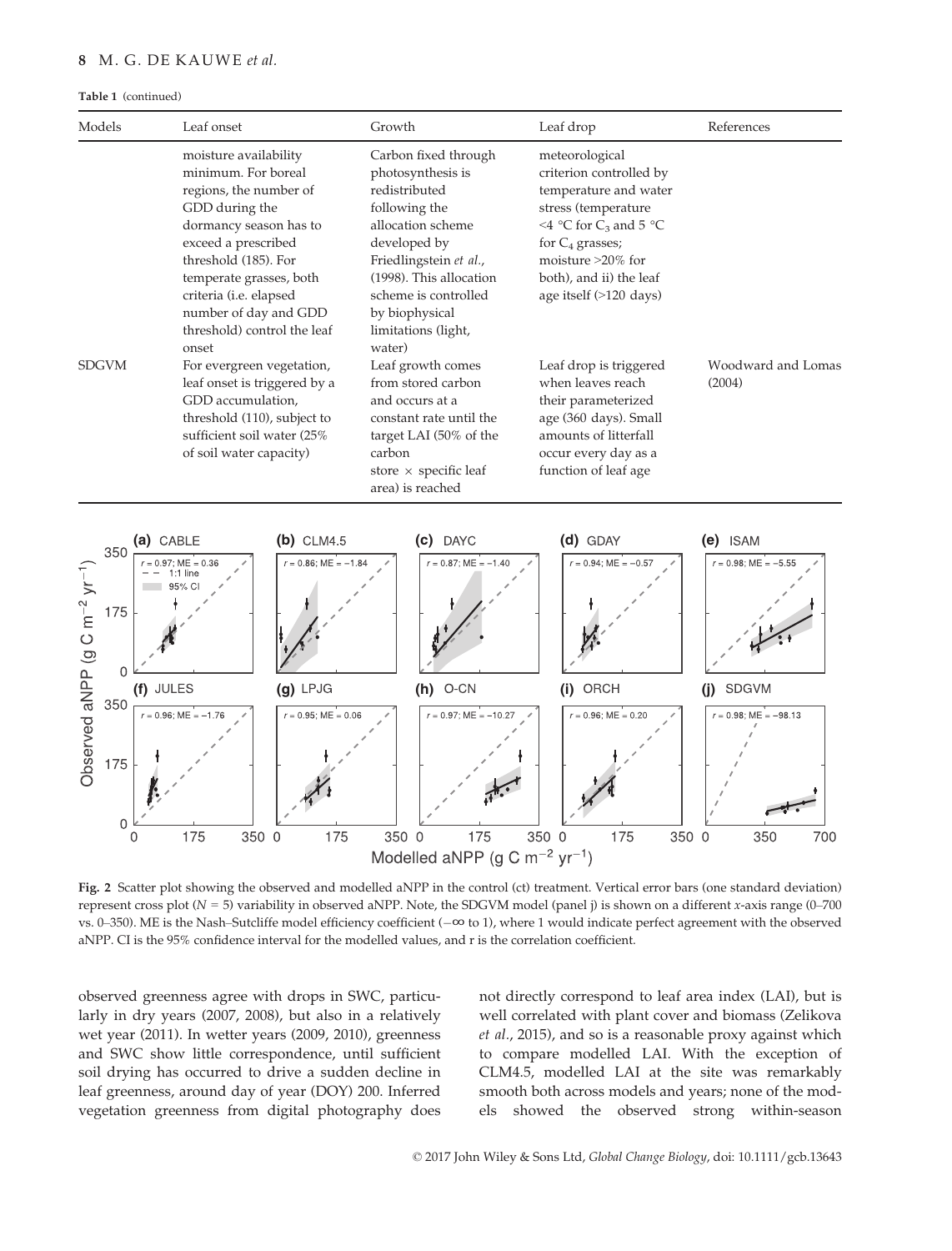Table 2 Causes of differences in modelled aNPP. Values shown are averages across the experiment in the ambient treatment.  $A<sub>b</sub>$ is the above-ground allocation fraction, CUE is the carbon-use efficiency,  $GPP_{us}$  is the unstressed GPP per unit leaf areas,  $\beta$  is the water stress factor, D is the growing season duration, LAI<sub>p</sub> is the growing season maximum LAI, aNPPc is the inferred aNPP which is the product of  $A_b$ , CUE, GPP<sub>u</sub>,  $\beta$ , D/LAI<sub>p</sub>, and LAI<sub>p</sub>, and aNPP<sub>a</sub> is the actual model output for comparison

| Model           | $A_{\rm b}$ $(-)$ | $CUE$ (-) | $GPP_u$ (g<br>C m <sup><math>-2</math></sup> leaf day <sup><math>-1</math></sup> ) | $\beta$ (-) | $LAI_r$<br>$(\text{day yr}^{-1})$ | $LAI_p$<br>$(m^2 m^{-2})$ | aNPP <sub>c</sub> (g C m <sup><math>-2</math></sup> )<br>ground $yr^{-1}$ ) | aNPP <sub>a</sub> (g C m <sup><math>-2</math></sup><br>ground $yr^{-1}$ ) |
|-----------------|-------------------|-----------|------------------------------------------------------------------------------------|-------------|-----------------------------------|---------------------------|-----------------------------------------------------------------------------|---------------------------------------------------------------------------|
| <b>CABLE</b>    | 0.13              | 0.63      | 8.57                                                                               | 0.33        | 249.02                            | 1.55                      | 54.33                                                                       | 54.5                                                                      |
| CLM5            | 0.55              | 0.67      | 6.27                                                                               | 0.6         | 155.79                            | 2.99                      | 203.27                                                                      | 197.85                                                                    |
| <b>DAYCENT</b>  | 0.47              | 0.55      | 11.92                                                                              | 0.17        | 126.54                            | 1.29                      | 63.31                                                                       | 64.29                                                                     |
| <b>GDAY</b>     | 0.46              | 0.5       | 4.71                                                                               | 0.74        | 104.07                            | 1.88                      | 82.05                                                                       | 88.16                                                                     |
| <b>ISAM</b>     | 0.85              | 0.53      | 5.3                                                                                | 0.82        | 125.53                            | 2.98                      | 247.15                                                                      | 211.89                                                                    |
| <b>JULES</b>    | 0.82              | 0.32      | 3.6                                                                                | 0.2         | 77.96                             | 1.38                      | 18.86                                                                       | 20.02                                                                     |
| LPJ-GUESS       | 0.31              | 0.5       | 4.63                                                                               | 0.77        | 218.57                            | 2.49                      | 122.1                                                                       | 129.78                                                                    |
| $O-CN$          | 0.52              | 0.52      | 4.81                                                                               | 0.84        | 169.93                            | 3.08                      | 185.62                                                                      | 246.2                                                                     |
| <b>ORCHIDEE</b> | 0.47              | 0.53      | 3.3                                                                                | 0.97        | 149.91                            | 1.21                      | 118.13                                                                      | 123.31                                                                    |
| <b>SDGVM</b>    | 0.86              | 0.69      | 4.95                                                                               | 0.71        | 256.11                            | 6.1                       | 542.86                                                                      | 526.82                                                                    |



Fig. 3 Greenness (number of green pixels) derived from biweekly digital photographs and the corresponding soil moisture content (top 20 cm) in the ambient plots. Greenness observations are shown with filled black circles, with a fitted spline to aid visual interpretation. Soil moisture data represent the plot means (solid line) and minimum and maximum from the five ambient plots (shaded area).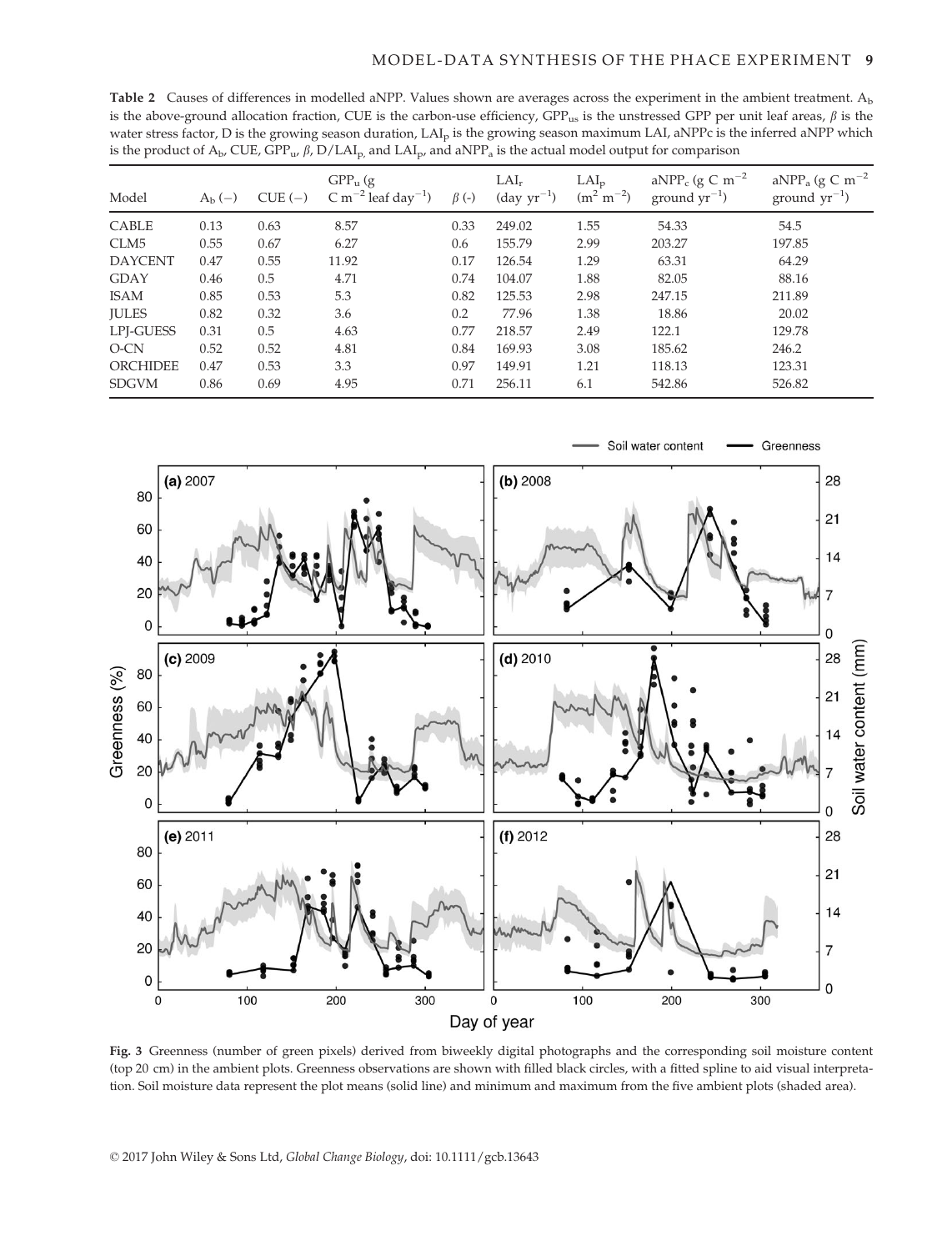dynamics seen in the observations (Fig. 4). We conclude that, in general, modelled LAI is insufficiently sensitive to soil water availability in this semi-arid grassland.

The lack of variability within the growing season is a consequence of how models determine growth (Table 1). For deciduous species, DAYCENT and GDAY use the previous year's stored C to grow and in LPJ-GUESS growth is only calculated once at the end of the year, based on the annually integrated NPP. These assumptions introduce a significant lag between growth and meteorology and also result in very smooth growth predictions, because the subannual scale allocation of C is not related to environmental stress. Other models (CABLE, ISAM) assume specific phenological periods in which growth must occur, and end up with similar smooth phenologies, which are unrelated to environmental conditions. In JULES, O-CN and ORCH-IDEE, the current year's growth is directly related to recently fixed C, without assumptions about specific phenological growth stages. Nevertheless, these models display only marginally more within-season variability than the other models. In CLM4.5,  $C_3$  grasses were not able to grow at the site and the extremely variable LAI corresponds to the  $C_4$  grass component.

Table 1 summarizes the key assumptions that dictate modelled leaf emergence and senescence. Both CABLE and SDGVM assume that grasses do not



Fig. 4 Modelled leaf area index (LAI) from the ambient (ct) treatment, shown by sequential colours from yellow to dark green, which corresponds to years between 2007 and 2012. Grey shading indicates the range of leaf out and leaf-off dates calculated from the control (ct) treatment (Reyes-Fox et al., 2014).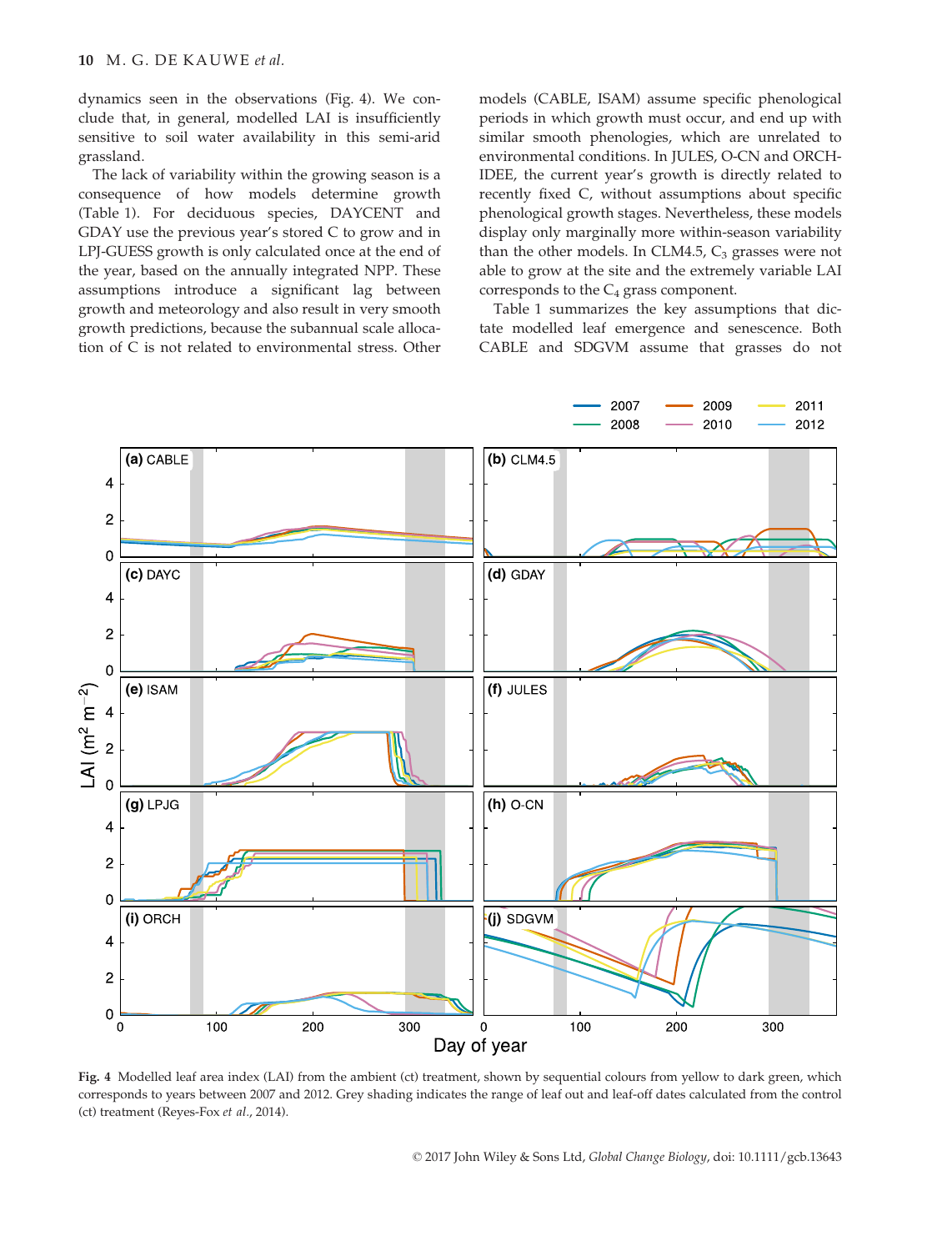

Fig. 5 Fraction of net primary productivity (NPP) allocated above-, below-ground, and to reproduction in the control (ct) treatment.

entirely drop their leaves, behaving instead like dynamic evergreen vegetation. Leaving aside these models (and CLM4.5), most models predicted a later leaf onset date (mean =  $40 \pm 26$  days, 1 standard deviation) than was observed at the site. LPJ-GUESS was the exception, predicting an earlier leaf onset, mean ~11 days.

Conversely, modelled leaf senescence typically occurred at or after DOY 300, which meant models were broadly consistent with the range in leaf drop dates observed at the site (Reyes-Fox et al., 2014). Despite this seemingly better agreement with observed leaf senescence, the data in Fig. 2 suggest that while the grasses maintained standing biomass, these leaves were no longer productive. Towards the end of the growing season, there is a drop in vegetation greenness, which signifies a change in leaf chlorophyll content. By contrast, the models assume that as long as there is leaf area, sufficient soil water and radiation, leaves are actively photosynthesizing. This group of models does not explicitly simulate the grass curing process (i.e. the transition from green to brown standing leaves). Thus, the models typically overestimated the period that leaves were photosynthetically active by ~50–100 days, even in wet years.

### Carbon allocation  $(A_h)$

Models predict LAI as a consequence of allocation of net primary productivity (NPP) and stored carbohydrates to leaves, the subsequent turnover of these tissues, and assumptions about specific leaf area. We inferred observed above- and below-ground allocation fractions from biomass data and an assumed fine-root lifespan of 5.8 years (Fig. 5). This estimate is based on root growth and disappearance in minirhizotron images from a nearby study (Milchunas et al., 2005) and is consistent with an isotope-based estimate of carbon in the roots of 6–7 years at the site (Carrillo et al., 2014). No treatment effects were found on root turnover in either study. As there is uncertainty about this estimated lifespan, we also show these data as above- and below-ground ratio (Fig. S1). Site data suggested that the proportion of NPP allocated above-ground (64%) was greater than belowground (35%). Models strongly disagreed about the proportion of C allocated above vs. below-ground, and no model agreed with the observations. At the extremes, CABLE predicted that ~70% of C was sent below-ground, while ISAM, JULES and SDGVM predicted >80% was allocated above-ground (Fig. 5). Much of the detail as to why these models disagree in terms of allocation has been documented previously (De Kauwe et al., 2014). In agreement with these earlier findings, models (GDAY, LPJ-GUESS, O-CN, ORCHIDEE) that implemented a functional balance (between leaves and roots) predicted more balanced allocation fractions. Among these models, higher allocation below-ground (CABLE, GDAY, LPJ-GUESS) indicated greater N and/or water stress. This prediction was also in line with the DAYCENT model, which allocates C to the plant tissue with the greatest resource limitation.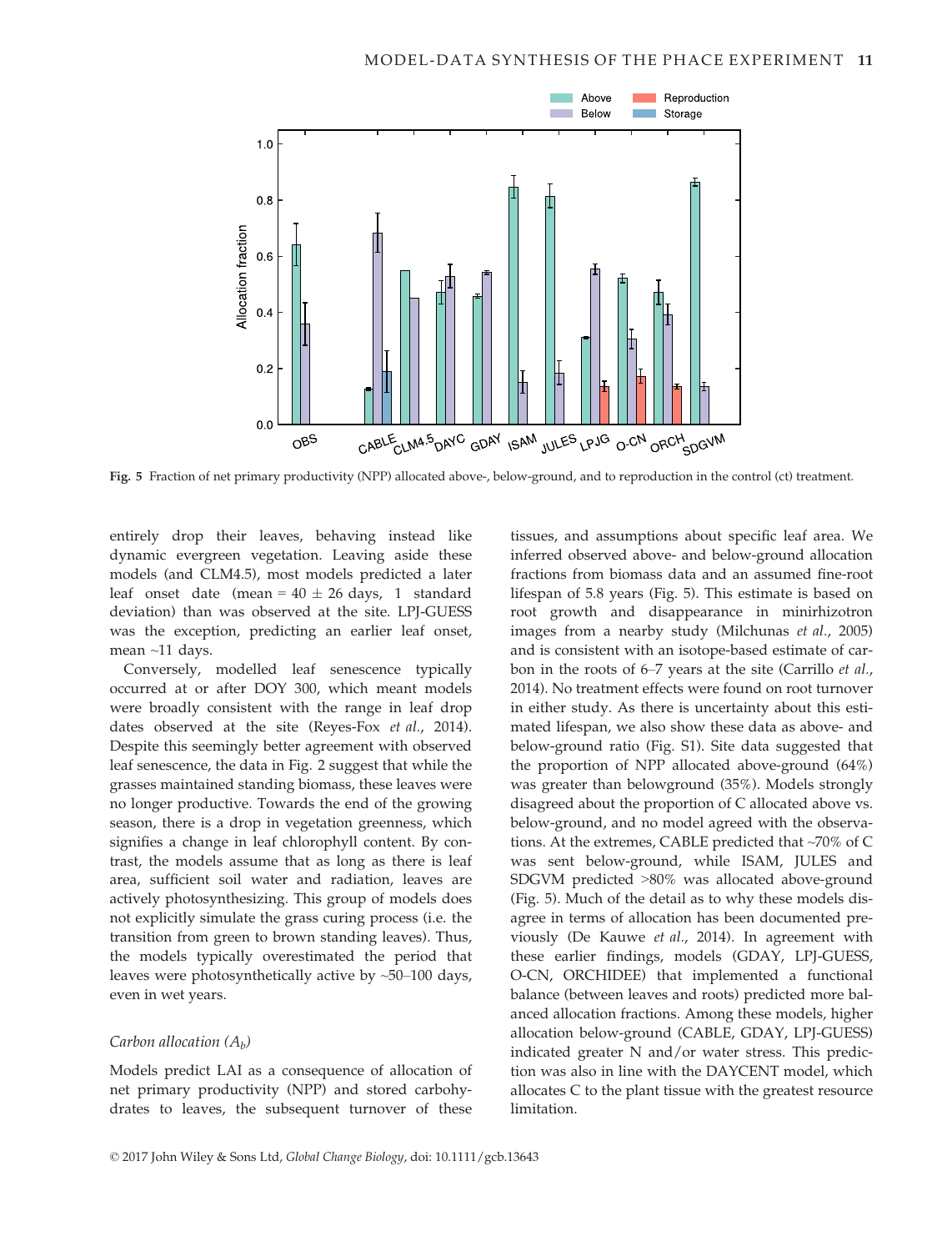# Sensitivity of productivity to soil moisture  $(\beta)$

Another key explanation for model differences was related to soil water content (SWC). Models were parameterized with the same soil water-holding capacity, so differences in predicted SWC partly relate to differences in LAI (Fig. 3), but also to soil evaporation. Models disagreed on both the available SWC, as well as the sensitivity of productivity to SWC. Figure 6 shows modelled soil water time series in a dry (2008) and a wet year (2009). Despite differences in the absolute SWC, with the exception of CABLE and ISAM, most models predicted consistent declines in SWC, with earlier declines in the dry year. ORCHIDEE  $(\text{mean} = 44 \text{ mm yr}^{-1})$ , SDGVM  $(\text{mean} = 62 \text{ mm yr}^{-1})$ ,  $O-CN$  (mean = 81 mm yr<sup>-1</sup>) ) and LPJ-GUESS (mean = 129 mm  $yr^{-1}$ ) predicted comparatively low total soil evaporation fluxes across years, whereas the other models predicted ~2–3.5 times greater annual evaporative fluxes. The SDGVM result is likely explained by continuous (and high) foliage cover, but this does not apply to the other models which simulate lower LAI. In a semi-arid system, these variations among models in predicted water losses are concerning.

Models also strongly disagreed on the level of water stress, shown by the growing season simulated water stress factor  $(\beta)$ ; water stress factor which limits productivity as water content declines), which is used to limit gas exchange as water availability declines (Fig. 7).  $\beta$ varied markedly between models. For some models (DAYCENT, JULES, LPJ-GUESS), there is no obvious distinction between wet and dry years. This variation is caused by different assumptions among the models as to the shape of the functions used to represent the effect of water stress (Medlyn et al., 2016; Fig. S2). Notably,



Fig. 6 Modelled soil water profile in a dry (2008) and a wet year (2009).

© 2017 John Wiley & Sons Ltd, Global Change Biology, doi: 10.1111/gcb.13643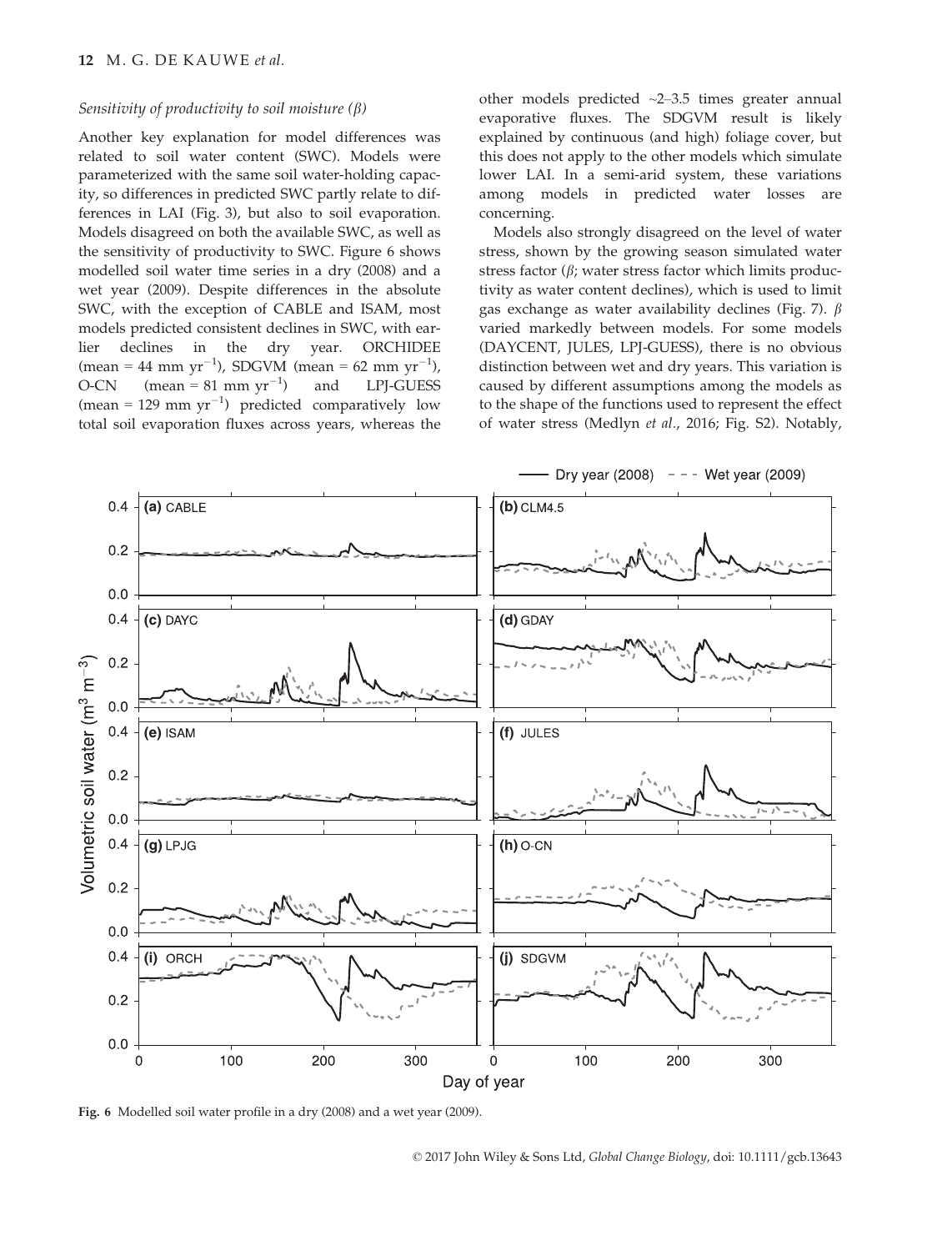ORCHIDEE predicted no stress because in this version of the model (IPCC's Fifth Assessment version), the hydrological cycle is represented by a two buckets layer scheme. Using this representation, drainage or surface run-off occurs only when both buckets are full. Therefore, this scheme generally underestimates run-off and consequently overestimates the soil water content and underestimates the soil water stress for plants.

## Response to  $CO<sub>2</sub>$

We assessed modelled responses to  $eCO<sub>2</sub>$  by comparing results against measured above- and below-ground biomass data. We also explored modelled responses of N mineralization, uptake and changes in N use efficiency, comparing results to summary data from the site.

To understand model predictions, we split aboveground response into  $C_3$  and  $C_4$  components. Figure 8 shows marked year-to-year variability in the observed aNPP responses to  $CO<sub>2</sub>$  in  $C<sub>3</sub>$  species: observed aNPP responses were between 11% and 39%, averaging 16%. In 2009 (the wettest year), the observations showed a 6% decrease in aNPP because the ambient plots were more productive than the  $eCO<sub>2</sub>$  treatment plots. The modelled  $CO<sub>2</sub>$  effect on



Fig. 7 Summer (June, July, August) soil water availability factor ( $\beta$ ) in the control (ct), CO<sub>2</sub> (Ct), warming (cT), and CO<sub>2</sub> × warming (CT) treatments. Error bars show summer interannual variability across the experimental years.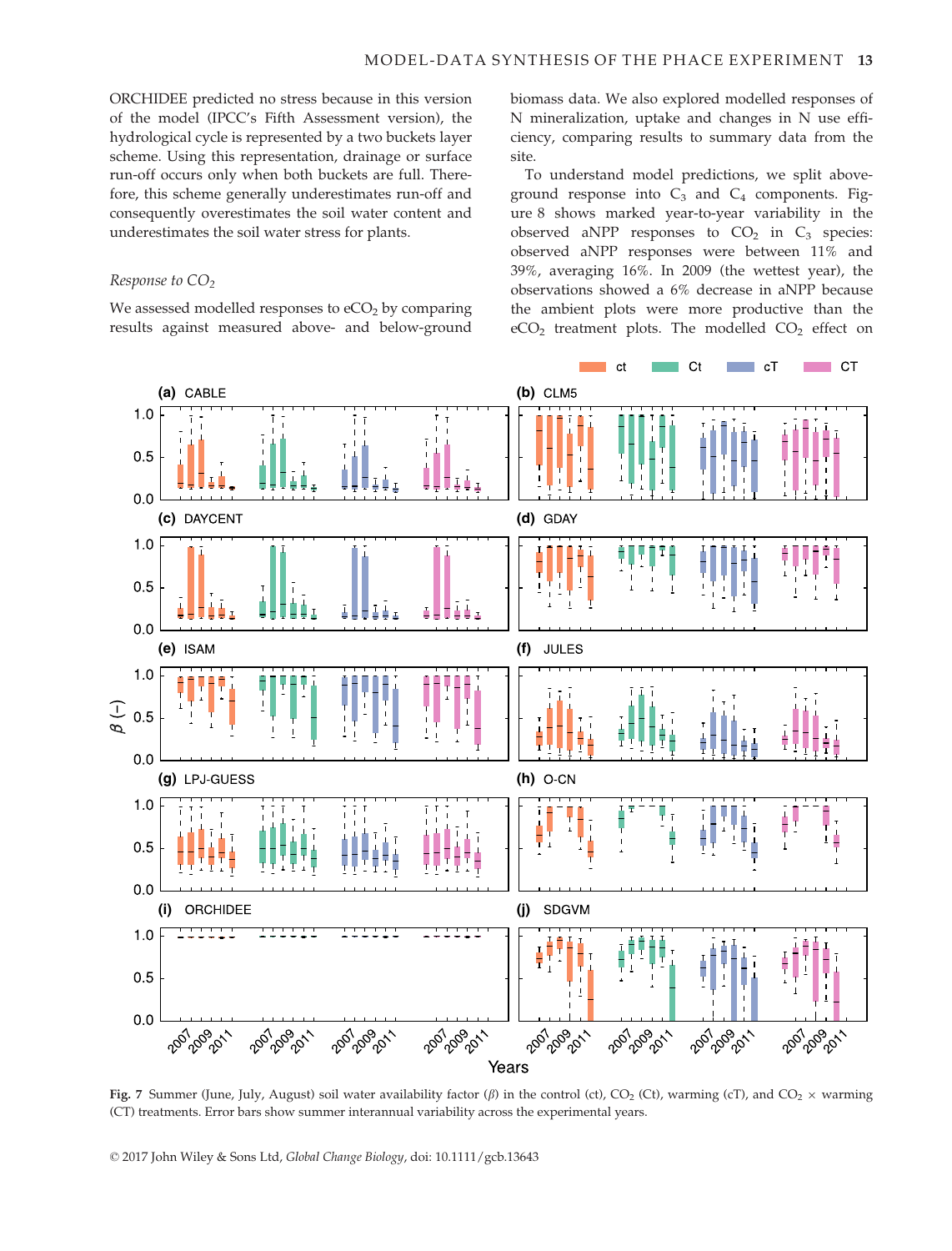aNPP averaged 29% (range:  $-12$  to 63%). However, with the exceptions of CABLE and ISAM, model responses were within the range of the observed treatment responses in most years when considering standard errors calculated across replicates. While models seemingly appear unable to capture the interannual variability of the enhancement due to  $CO<sub>2</sub>$ , the uncertainty on the observed responses is large, meaning most of the simulated responses are plausible.

Observed aNPP responses to  $CO<sub>2</sub>$  for  $C<sub>4</sub>$  species were negative for 4 of the 6 years, with aNPP on average decreasing by  $-4\%$ . The models predicted more modest changes in aNPP, mean =  $5\%$  increase, range:  $-27$  to 16% (Fig. 9), which is within the range of observed responses including the standard errors of treatment replicates.

The change in aNPP in response to  $CO<sub>2</sub>$  is itself a result of changes in GPP, autotrophic respiration, and allocation. To investigate these changes, we separated these average responses for each component for  $C_3$ (Table 3) and  $C_4$  (Table 4) species. We focus on differences in the responses of  $C_3$  species as this is where the models disagreed most. We examine the change in



Fig. 8 Response of aNPP to  $CO_2$  (Ct), warming (cT), and  $CO_2 \times$  warming (CT) for  $C_3$  species. Error bars on the Ct and cT observed treatments denote one standard error. Horizontal lines on the CT treatment bars show the estimated interactive terms if this interaction was additive.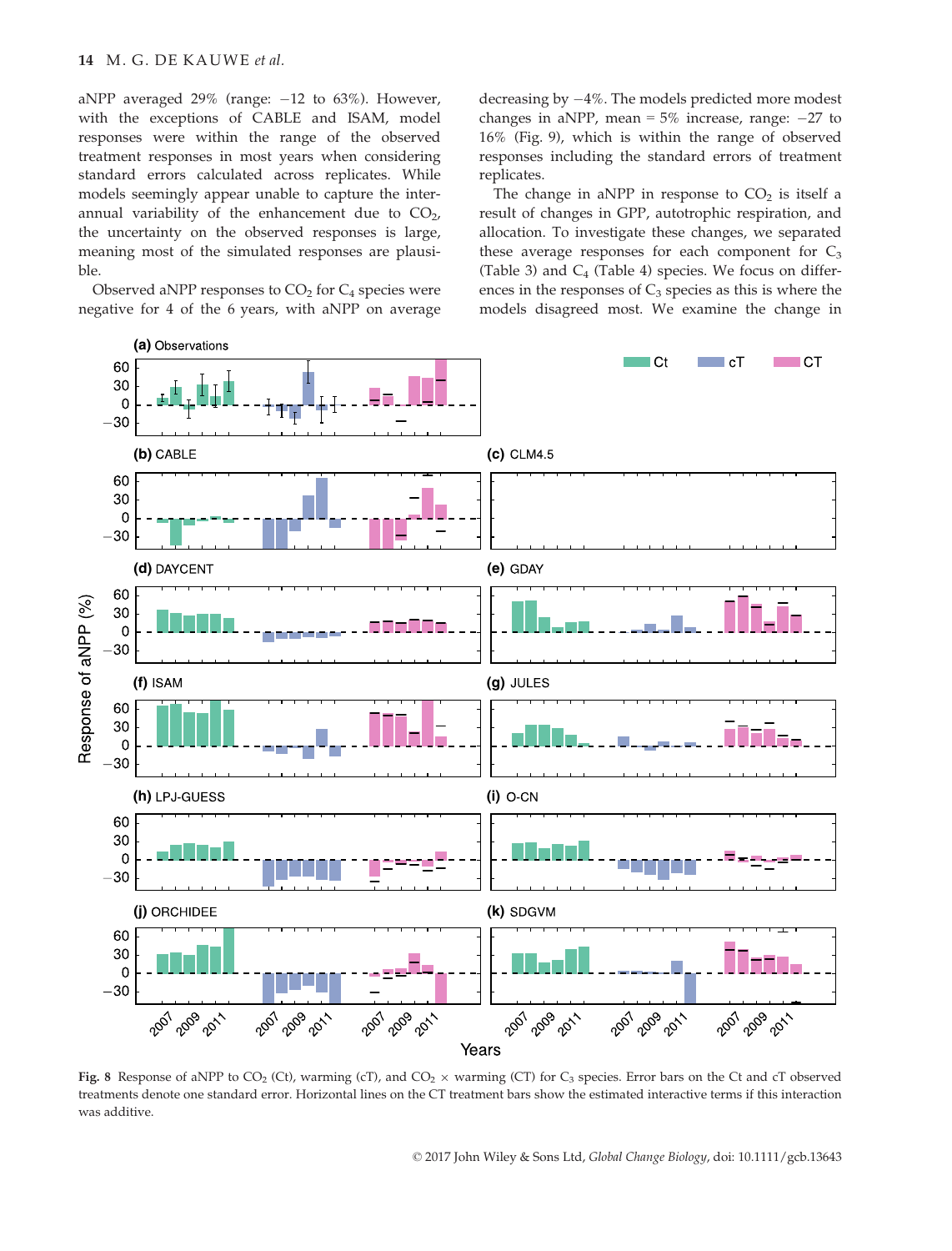autotrophic respiration by looking at the CUE, or the fraction of GPP not respired.

Most models predicted an increase in GPP in response to  $eCO<sub>2</sub>$ , with the mean annual increase ranging between 30 and 73%. JULES predicted the largest GPP response to  $CO<sub>2</sub>$  (mean = 73%) and CABLE the smallest (mean =  $21\%$ ). The direct effect of  $CO<sub>2</sub>$  on leafscale photosynthesis should theoretically be on the order of 25–30% (Franks et al., 2013) for the treatment change in  $CO<sub>2</sub>$  concentration. In the models, the predicted effect is greater because of indirect feedbacks through increased soil moisture and LAI.

Among the C-cycle only models (JULES, ORCHIDEE, SDGVM), the mean annual response of GPP to  $CO<sub>2</sub>$  varied strongly (range: 31–73%). JULES had the largest stimulation because under ambient conditions, the model is particularly water stressed (Fig. 7), and  $eCO<sub>2</sub>$ alleviates this water stress, which results in large  $CO<sub>2</sub>$ stimulation of GPP. ORCHIDEE and SDGVM predicted similar mean values (different interannual variability), but for different reasons. At ambient  $CO<sub>2</sub>$ , ORCHIDEE did not predict any water stress, and as a result, the benefit of  $CO<sub>2</sub>$  via water savings was negligible. In SDGVM, the GPP response to  $CO<sub>2</sub>$  was low due to the



Fig. 9 Response of aNPP to  $CO_2$  (Ct), warming (cT), and  $CO_2 \times$  warming (CT) for  $C_4$  species. Error bars on the Ct and cT observed treatments denote one standard error. Horizontal lines on the CT treatment bars show the estimated interactive terms if this interaction was additive.

© 2017 John Wiley & Sons Ltd, Global Change Biology, doi: 10.1111/gcb.13643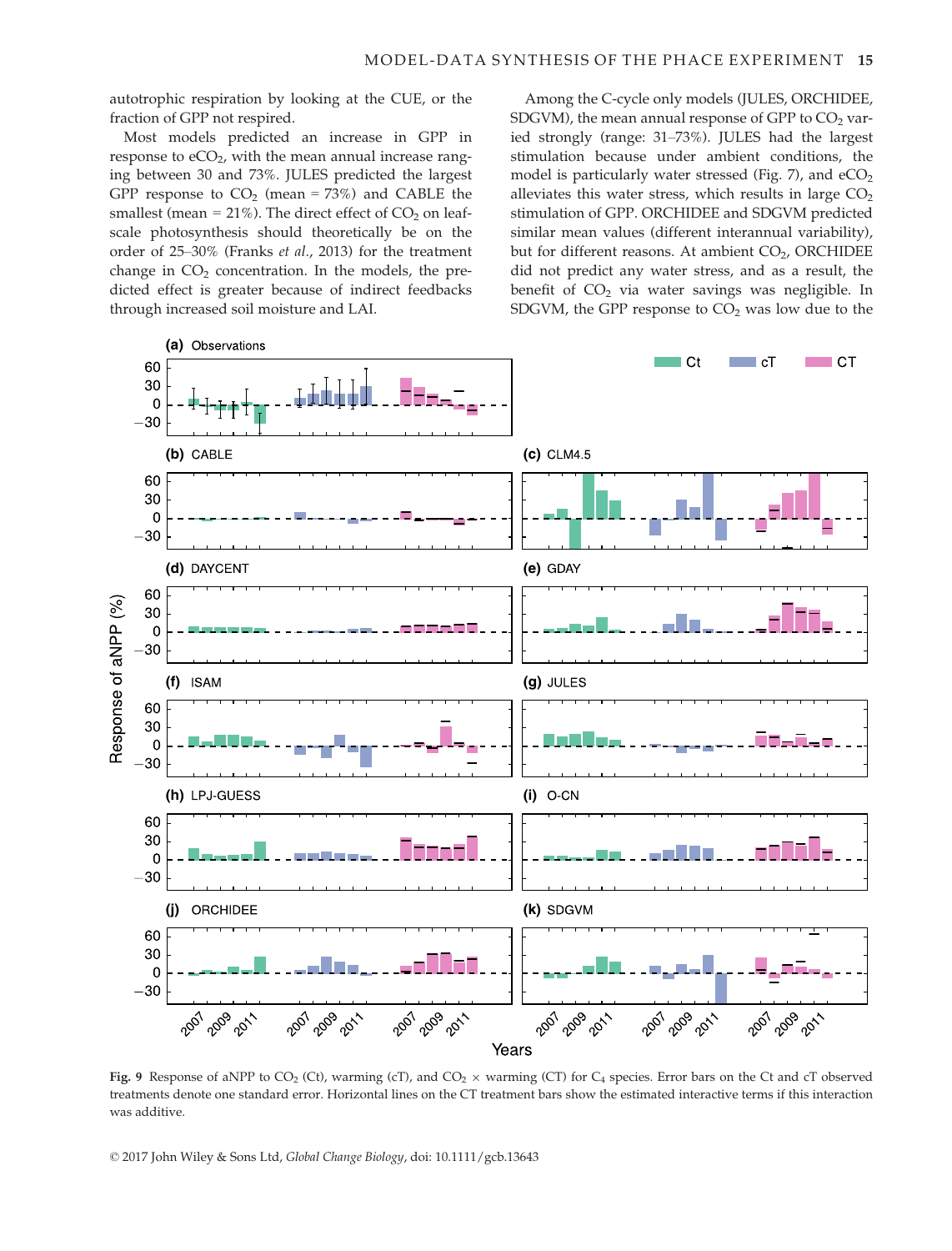Table 3 Causes of differences in the modelled aNPP response to  $CO<sub>2</sub>$  for  $C<sub>3</sub>$  species. Values shown are averages across all years. GPP is enhancement expressed as a percentage, CUE is the carbon-use efficiency, expressed as a percentage,  $A_b$  is the percentage change above-ground allocation,  $B_g$ is the percentage change below-ground allocation, and S is the percentage change in allocation to labile carbon storage

| Model            | GPP(%) | CUE(%)   | $A_h$ $(\%)$ | $B_g$ (%) | $S(\%)$  |
|------------------|--------|----------|--------------|-----------|----------|
| <b>CABLE</b>     | 20.65  | 2.86     | $-4.13$      | $-11.02$  | 15.15    |
| CLM <sub>5</sub> |        |          |              |           |          |
| <b>DAYCENT</b>   | 45.45  | $-12.2$  | 0.72         | $-0.72$   | 0        |
| GDAY             | 39.13  | 0        | $-4.55$      | 4.55      | $\Omega$ |
| <b>ISAM</b>      | 55.13  | $-3.07$  | 3.74         | $-3.74$   | $\Omega$ |
| <b>IULES</b>     | 72.62  | 5.06     | $-3.57$      | 3.57      | $\Omega$ |
| <b>LPI-GUESS</b> | 15.44  | 16.62    | 0.64         | $-0.64$   | $\Omega$ |
| $O-CN$           | 53.66  | $-11.32$ | 2.41         | $-2.41$   | $\Omega$ |
| ORCHIDEE         | 31.21  | 4.92     | 1.59         | $-1.59$   | $\Omega$ |
| <b>SDGVM</b>     | 33.45  | $-2.05$  | $-1.73$      | 1.73      | $\Omega$ |

Table 4 Causes of differences in the modelled aNPP response to  $CO<sub>2</sub>$  for  $C<sub>4</sub>$  species. Values shown are averages across all years. GPP is enhancement expressed as a percentage, CUE is the carbon-use efficiency, expressed as a percentage,  $A_b$  is the percentage change above-ground allocation,  $B_g$ is the percentage change below-ground allocation, and S is the percentage change in allocation to labile carbon storage

| Model          | GPP(%) | CUE(%)  | $A_h$ $(\%)$ | $B_{\alpha}(\%)$ | $S(\%)$  |
|----------------|--------|---------|--------------|------------------|----------|
| <b>CABLE</b>   | 22.42  | 2.98    | $-2.42$      | $-11.47$         | 13.89    |
| CLM5           | 19.1   | $-1.72$ | 0            | $\Omega$         | 0        |
| <b>DAYCENT</b> | 12.58  | $-4.53$ | 0.17         | $-0.17$          | $\Omega$ |
| <b>GDAY</b>    | 16.85  | 0       | $-0.99$      | 0.99             | $\Omega$ |
| <b>ISAM</b>    | 9.43   | 2.7     | $-0.3$       | 0.3              | 0        |
| <b>IULES</b>   | 34.51  | 6.89    | $-0.87$      | 0.87             | $\Omega$ |
| LPI-GUESS      | 26.37  | 4.69    | $-1.95$      | 1.95             | $\Omega$ |
| $O-CN$         | 6.8    | $-0.08$ | 2.34         | $-2.34$          | $\Omega$ |
| ORCHIDEE       | 4.75   | 0.64    | 1.57         | $-1.57$          | $\Omega$ |
| <b>SDGVM</b>   | 10.15  | $-2.73$ | $-2.38$      | 2.38             | $\Omega$ |

high ambient LAI (Fig. 4), which meant that canopy photosynthesis was primarily light-limited. In addition, this high LAI meant that there were negligible benefits to be gained from  $CO<sub>2</sub>$  induced water savings, due to high transpiration.

GPP responses among the N cycle models were also not consistent (mean range: 20 to 55%), particularly evident in the year-to-year variability in the size of the enhancement. There was pronounced variability in modelled N availability due to different levels of productivity (see Fig. 2) during model spin-up. Models could be categorized into three groups: at the low end, the mean inorganic N pool was between ~0.3 and 1.3 g N  $m^{-2}$  (CABLE, GDAY, LPJ-GUESS and O-CN), in the middle  $\sim$ 30 g N m-2 (CLM5, ISAM), and at the high end 177 g N m<sup>-2</sup> (DAYCENT). Site soil N measurements suggested an inorganic pool size  $(0.4 \text{ g N m}^{-2})$  towards the lower end of the model predictions (Dijkstra et al., 2012). Most models (CABLE, DAYCENT, GDAY, LPJ-GUESS) predicted large increases (>20%) in photosynthetic N use efficiency (GPP/canopy N; PSNUE; Fig. S3). CLM4.5, ISAM, and O-CN predicted large increases (>20%) in N uptake (Fig. S4), which combined with increased N mineralization (Fig. S5) in ISAM and O-CN, resulted in sustained GPP responses to  $CO<sub>2</sub>$  in these models. CABLE also predicted a reduction in N losses in response to  $CO<sub>2</sub>$ , but this change was small (~0.3 g N  $\text{m}^{-2}$ ) when integrated across the experiment and thus, made a negligible difference to total N availability. N losses were thought to have been low for the site (Dijkstra et al., 2010).

The modelled increases in N mineralization (Fig. S5) in response to  $CO<sub>2</sub>$ , particularly in the ISAM and O-CN models, were at odds with the site data. Although there is no direct site evidence of N limitation, Dijkstra et al. (2012) showed evidence of dilution in plant N concentrations with increasing soil water, which would suggest plant N demand increased by more than the net N mineralization rate. The increased N mineralization in O-CN was caused by decreased soil organic matter, whereas in ISAM, it was driven by the increased C:N ratio of the soil organic matter. Generally, these models did not predict the increased microbial N immobilization because inorganic N pools were sufficiently saturated. Had these models started with smaller inorganic N pools (similar to that used by GDAY), then the changes in N availability in response to treatment would also have been smaller and more in line with what was observed. Models that implement a variation of the CENTURY soil model have the mechanism to predict the observed sites changes in N availability and ultimately the differences come down to the availability of N, which differed due to different end states after model spin-up.

We now examine the contribution of changes in CUE to the aNPP enhancement (Tables 3 and 4). Most models predicted modest changes although models disagreed on whether total respiration increased or decreased with  $CO<sub>2</sub>$  (-12 to 14%). The DAYCENT and O-CN models assume that nutrient limitation results in excess C being respired, which results in a decreased CUE at  $eCO<sub>2</sub>$ .

Changes in allocation in response to  $CO<sub>2</sub>$  were low across all models, typically of the order of  $\pm 5\%$ (Tables 3 and 4). CABLE predicted ~15% increase in the NPP allocated to the labile storage pool in both  $C_3$  and C4 plants, which occurs because in CABLE plants were unable to acquire sufficient N to grow tissues. This N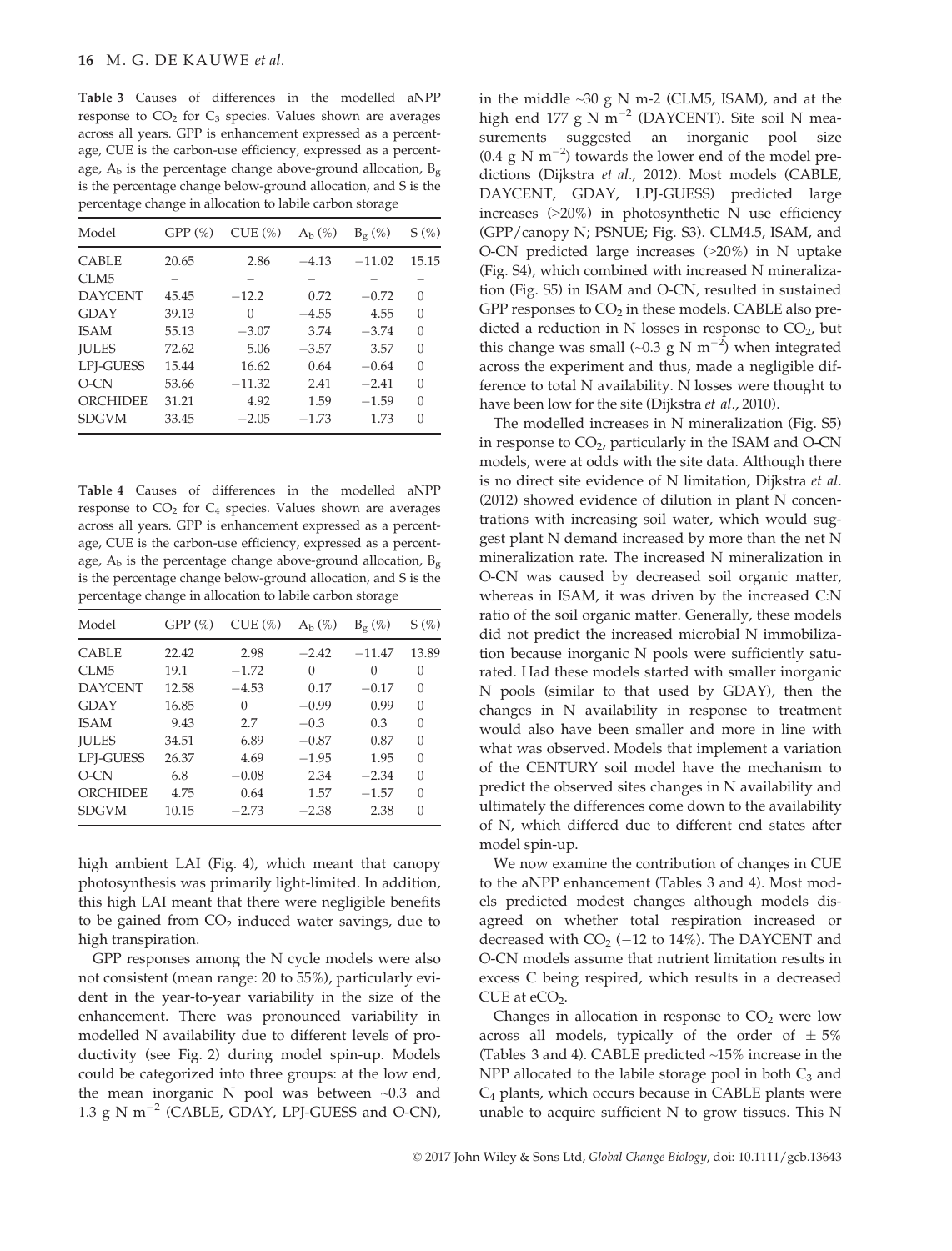limitation largely explains the negative response (mean =  $12\%$ ) of aNPP to CO<sub>2</sub> despite the GPP enhancement (mean = 21%). CABLE simulated a very large labile C store: the elevated mean was 3983 g C m<sup>-2</sup> yr<sup>-1</sup> at eCO<sub>2</sub> compared to ambient, mean = 708 g C m<sup>-2</sup> yr<sup>-1</sup>.

The explanation as to why the high GPP response to  $CO<sub>2</sub>$  (73% enhancement for  $C<sub>3</sub>$  species) only resulted in a more modest increase in aNPP in JULES relates to the C allocated for competition (termed 'spreading' in JULES). In this study, competition was switched off, and as a result, the additional C fixed by the plant in response to  $CO<sub>2</sub>$  was largely allocated to this competition process and so was not actually available to the plant to grow.

Shifting focus to changes in phenology, one of the principal results of the experiment, was that  $eCO<sub>2</sub>$ resulted in a longer growing season in 3 of the 5 years (Reyes-Fox et al., 2014). In 2009, the last species to reach senescence did so 15.6 days later than in the ambient conditions. However, in other years, the change was smaller, 3.2 and 1.5 days in 2008 and 2011, respectively (Reyes-Fox et al., 2014). Notably, in 2007 (9.8 days) and 2010 (3.6) days, senescence was actually earlier, shortening the growing season. These results complicate drawing concrete conclusions about the effect of  $CO<sub>2</sub>$ treatment given the large interannual variability, which was mediated by precipitation and soil moisture (Zelikova et al., 2015).

Tables S1 and S2 show the change in growing season length in response to treatment in the models. Leaf senescence was only delayed in the ISAM (0.8 days, range  $= -5$  to 5 days) model; however, this response did not relate to a  $CO<sub>2</sub>$  effect on soil water, but instead was an outcome of the use of phenological phases. The senescence phase occurs only when LAI declines to 95% of a prescribed upper threshold.  $eCO<sub>2</sub>$  results in an increase in LAI, and therefore, LAI does not fall below this threshold, which lengthens the growing season (see De Kauwe et al. (2014) for details). A number of models determine their leaf drop dates (Table 1) based solely on air temperature (GDAY, JULES) and so miss any positive effect of any CO<sub>2</sub> induced soil water savings on growth via changes in leaf senescence. Other models (LPJ-GUESS, ORCHIDEE, O-CN; see Table 1) do consider a minimum soil water status when determining leaf drop, but soil water savings were not great enough to maintain the water status above these thresholds.

Observed root biomass was increased on average by 11% with  $CO<sub>2</sub>$  treatment (Fig. 10). With the exception of SDGVM, the models broadly enveloped the size of the observed increase, mean range: 7–17%. However, models did not capture the year-to-year variability. Increased N stress throughout the course of the experiment led to a greater allocation to roots in GDAY, LPJ-GUESS and O-CN, as they simulate N uptake as a function of root biomass and allow allocation to shift in response to resource availability. By contrast, DAY-CENT predicted a very small increase, because at ambient  $CO<sub>2</sub>$  fine-root allocation was already high (Fig. 4), which meant allocation to leaves was prioritized under eCO2. SDGVM follows a leaf optimization scheme for C allocation. Responses of allocation to leaves and roots in SDGVM largely matched the responses of GPP to  $CO<sub>2</sub>$ , as grass allocation uses fixed fractions (Table 1), which explains the large mean enhancement of 38%.

# Response to warming

Observed aNPP of  $C_3$  species only increased in response to warming in 2011 (+53%); in all other years, the warming treatment had a negative effect. However, of all the five years which had negative responses, only one did not also include the potential for a positive treatment response once we accounted for the standard error of treatment replicates. CABLE apart, the models generally predicted a small response of aNPP to warming, although the direction of the treatment effect varied among models, plant functional groups and across years (Figs 8 and 9). Among the N cycle models, the balance between the warming-induced treatment increases in N mineralization (Fig. S5) and decreases in soil water (Fig. 7) explained interannual variability in aNPP responses. Warming particularly enhanced N mineralization in GDAY and LPI-GUESS. For  $C_3$  species, soil water stress also increased (Fig. 7), which limited responses (less mineralization) in the O-CN and DAYCENT models. Similarly, among the C-cycle models (JULES, SDGVM), the warming treatment increased water stress, which reduced the aNPP response.

Warming consistently led to an earlier leaf expansion in the observations, mean  $= 5.1$  days (range 0.9– 9.6 days; Reyes-Fox et al., 2014). The effect on leaf senescence was mixed: shortening the growing season in 2007 (3.3 days) and 2009 (6.9 days) and lengthening it in other years, 3.3, 0.4, and 8.5 days in 2008, 2010, and 2011, respectively. Most models did predict an earlier spring growth in response to warming, as warmer temperatures meant that models passed their assumed growing degree-days threshold earlier (see Table 1). However, the magnitude of the change was considerably larger than observed: on average by 15.9 days (range 2–24.3 days). Three of the models (CABLE, DAYCENT, SDGVM) predicted no change. In DAY-CENT, the warming effect on leaf-on/off dates was prescribed, so it does not capture a treatment effect. In CABLE and SDGVM, LAI is assumed not to reach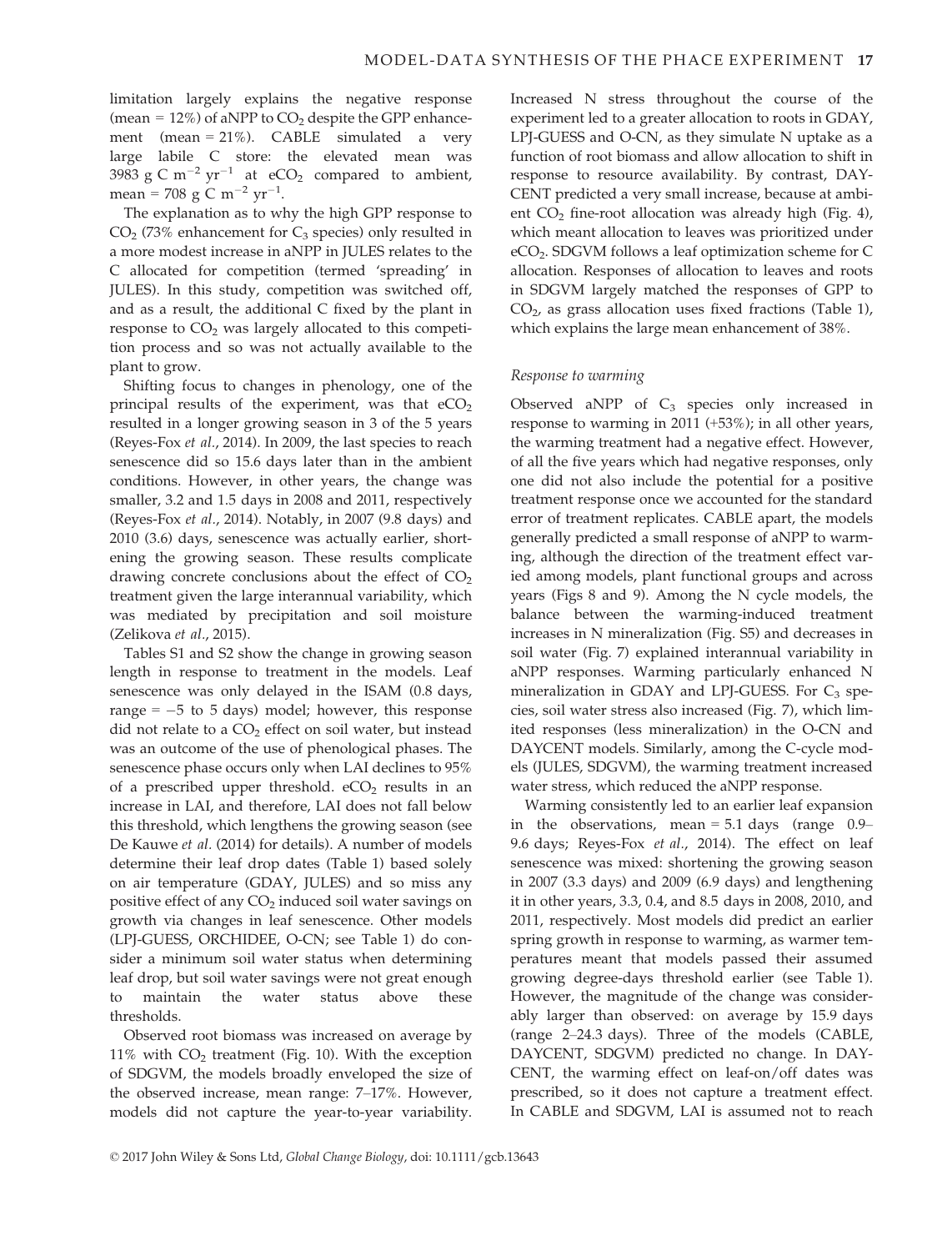

Fig. 10 Response of root biomass to CO<sub>2</sub> (Ct), warming (cT), and CO<sub>2</sub>  $\times$  warming (CT). Error bars on the Ct and cT observed treatments denote one standard error. Horizontal lines on the CT treatment bars show the estimated interactive terms if this interaction was additive.

zero (see above). Finally, in two of the years, LPJ-GUESS predicted a delayed leaf onset (11 and 38 days) with warming, which was a result of limited soil water availability. The trigger for growth in LPJ-GUESS is simply air temperature, which means the model attempted to grow very early in some years (e.g. DOY 12 in 2010), but development is temporarily shut off when soil water is below a threshold level. In the warming treatment, warmer temperatures led to increased soil water depletion (via soil evaporation), which had the effect of delaying leaf onset. Nevertheless, in years where soil water stores were greater (2008), the direction of change in response to treatment matched the other models (not shown).

The small changes in root biomass in response to warming among the models follows the small aNPP response (Fig. 7) and, as with the response to  $CO<sub>2</sub>$ , models again enveloped the observed change (Fig. 10).

# $CO<sub>2</sub> \times warning$

To examine the interactive effect, we calculated the observed additive response to  $CO<sub>2</sub> \times$  warming treatment for  $C_3$  aNPP (Fig. 8),  $C_4$  aNPP (Fig. 9), and root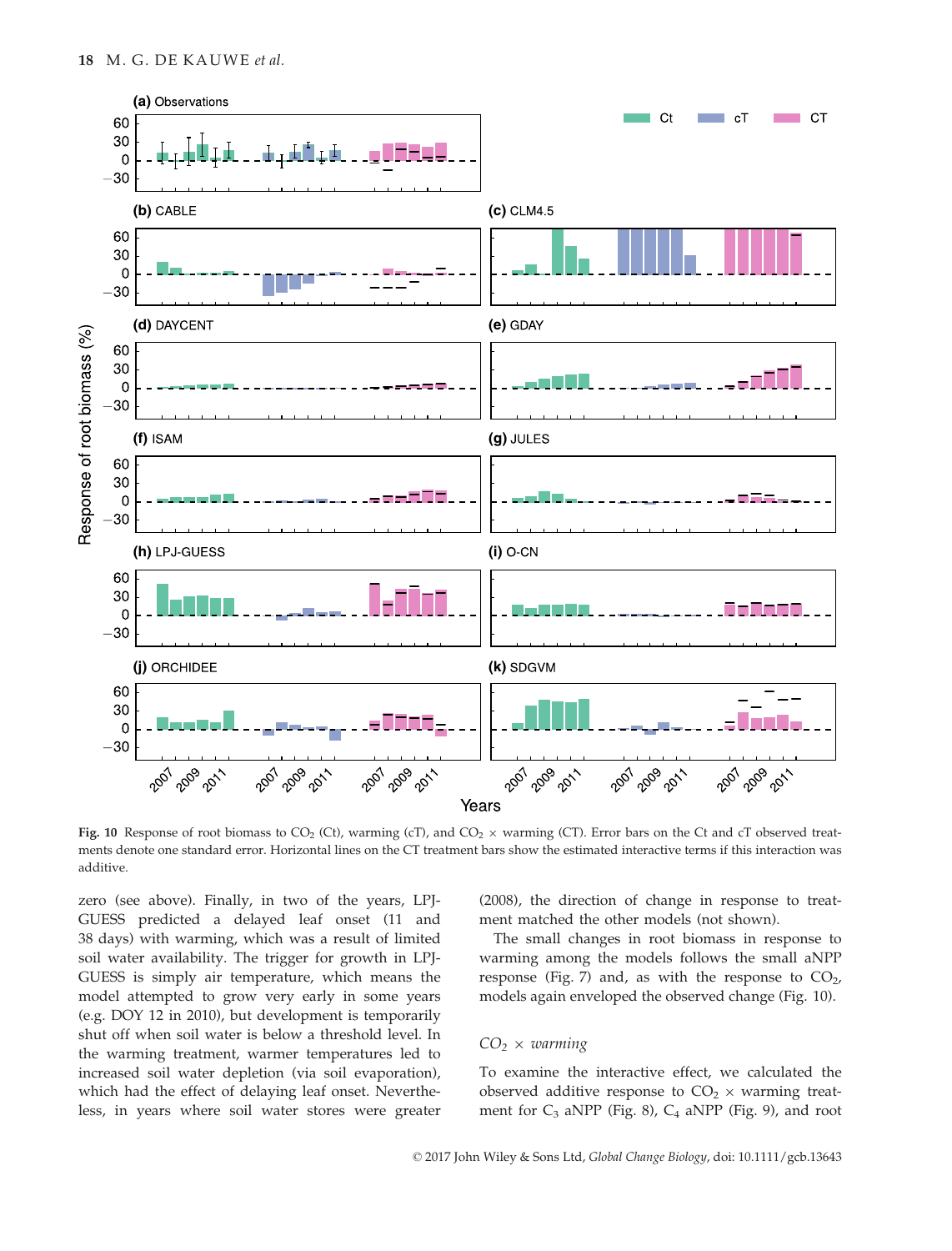biomass (Fig. 10), shown by the black horizontal lines. Observations generally show greater than additive interactions in both above- and below-ground biomass. DAYCENT is the only model to predict additive responses to the combined treatment. Models do not predict consistent interactions: responses are just less than additive, additive, or considerably greater than additive. Models that predict greater than additive interactions do so as a result of a positive effect of warming on N mineralization (Fig. S5), combined with increased  $CO<sub>2</sub>$ -induced water savings (Fig. 7).

In the observations from combined treatment plots, leaf expansion was earlier than in the ambient treatment, mean =  $4.6$  days (range  $2.4-7$  days), but the effect was smaller than in the warmed plots (Reyes-Fox et al., 2014). There was a clear interaction on the leaf drop dates: the combined treatment resulted in an increased growing season length of 22.4 days in 2009 (Ct = 15.6 days), despite the warming treatment shortening the growing season by 6.9 days. Across all years, the response to the combined treatment was consistent, increasing the growing season length mean = 7.9 days (range 0.1– 22.4 days; Reyes-Fox et al., 2014). With the exception of ISAM (not related to treatment, see above), the models did not predict the observed interaction between  $eCO<sub>2</sub>$  and warming on phenology.

# Discussion

Evaluating models against ecosystem-scale manipulation experiments has the potential to produce significant insight into model performance (De Kauwe et al., 2013; De Kauwe et al., 2014; Zaehle et al., 2014; Medlyn et al., 2015; Walker et al., 2015).

Our intercomparison has identified a number of important model failings. Several of these have been identified in previous model comparisons against FACE experiments, such as C allocation (De Kauwe et al., 2014); flexibility of plant stoichiometry (Zaehle et al., 2014); and sensitivity to drought stress (Medlyn et al., 2016). There are, however, a number of new issues identified in this study, namely grassland phenology; link between soil water stress and growth; soil N availability; interannual variability; and C storage/ grassland physiognomy.

# Soil water stress

In semi-arid ecosystems, water availability is a key determinant on productivity. The wide disagreement in the level of water stress among models (Fig. 6) is alarming, particularly given the models were all initialized with the same effective soil water bucket size. Differences in level of water stress among models drove differences in modelled productivity both in ambient conditions and in response to treatments, particularly warming. There were two main causes for these differences among the models: a large difference in simulated soil evaporation and differences in sensitivity of productivity to water availability (Figs 7 and S2).

The issue of different modelling schemes simulating sizeable differences in soil evaporation is not a new one (see Desborough et al., 1996). Nevertheless, in water limited systems, it is the principal control on earlygrowing season water in the root zone. Data from existing eddy covariance towers located at grassland sites should offer a strong constraint on modelled soil evaporation fluxes.

Medlyn et al. (2016) recently questioned the empirical support for a number of the functions used by the models in this study. There is therefore a clear need for models to implement more evidence-based functions for the representation of drought stress (De Kauwe et al., 2015). Considerable research is now being targeted to address this need (Zhou et al., 2013, 2014; Verhoef & Egea, 2014). One issue is that many ecosystem manipulation experiments only measured SWC in part of the root-zone profile, as at PHACE where SWC was measured to 25 cm depth (D. M. Blumenthal, in prep). To quantify sensitivity to SWC, time courses of SWC throughout the entire root zone are required, along with information on rooting distributions and regular gas-exchange measurements (e.g. Pendall et al., 2013).

# Grassland phenology

Models struggled to replicate the grassland phenology dynamics, both under ambient conditions and in response to climate change treatments. With the exception of the CLM4.5 phenology scheme, most models predicted the growing season length in line with the observed, but this blanket statement ignores some notable gross errors. A number of the models were late in predicting the start of the growing season, often by as much as a month, because they overestimated the temperature required to initiate growth in this cold-temperate grassland. The models that determine leaf senescence based solely on the ambient temperature did not predict the observed  $CO<sub>2</sub>$  effect on soil water that maintained growth in some years (Reyes-Fox et al., 2014). Two of the models (CABLE, SDGVM) do not simulate true deciduous behaviour. These failures suggest that the triggers for growth and senescence in these models need to be re-examined.

In this ecosystem, vegetation greenness (a proxy for LAI) was highly dynamic in response to soil water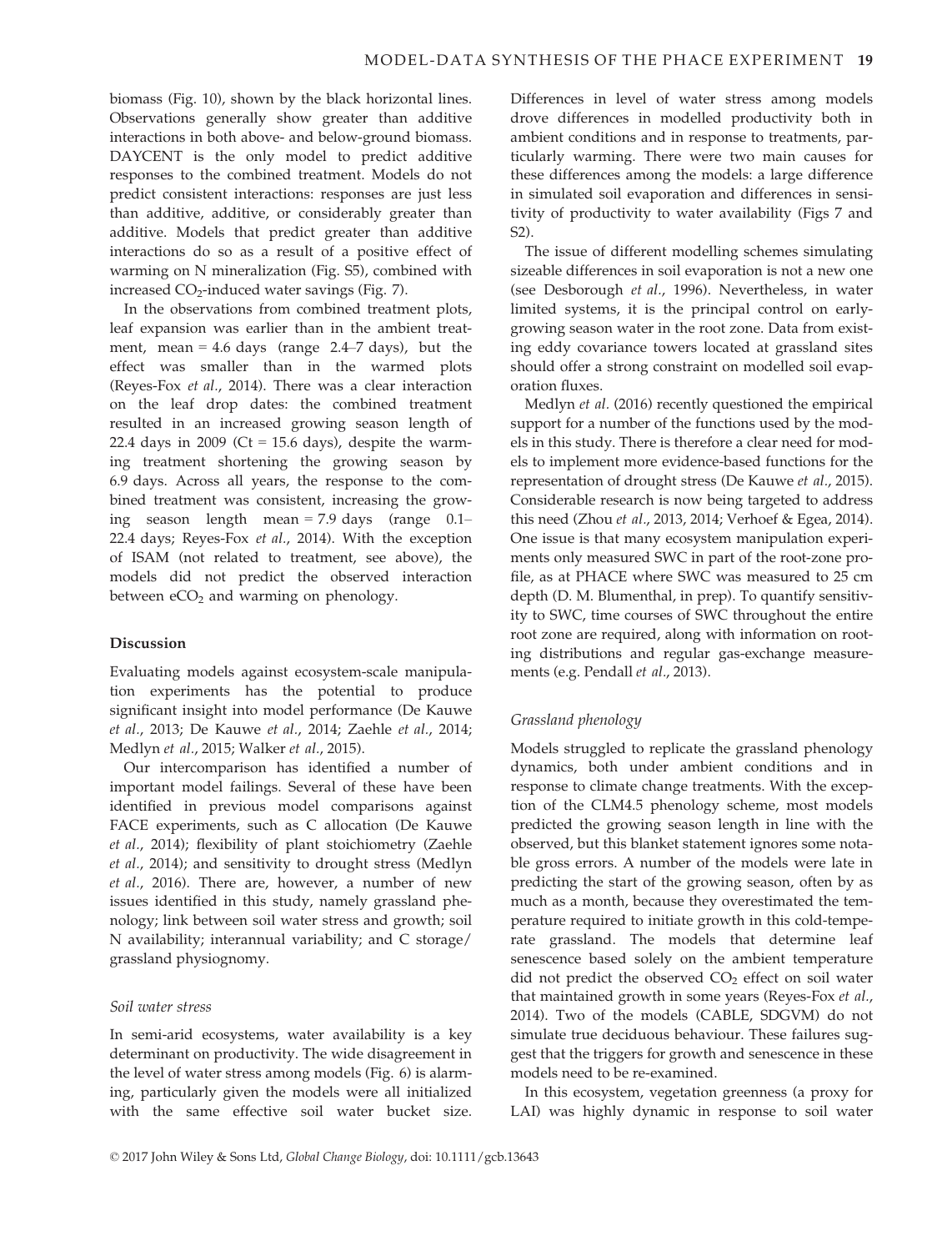availability (Fig. 2). The models, in contrast, are not as responsive to soil water availability and do not depict a clear threshold change in greenness with water stress. There is a clear need to improve our quantitative understanding of the mechanisms that determine the water-related dynamics of canopy greenness and senescence in grassland ecosystems.

There has been considerable work done on applying model-data fusion techniques to satellite-derived estimates of LAI, fractional cover, and, more recently, PhenoCams to improve predictions of LAI (Richardson et al., 2009; Knorr et al., 2010; Migliavacca et al., 2011). For example, Hufkens et al. (2016) optimized a model to PhenoCam data from 14 North American grassland sites and demonstrated that a single parameterization was able to capture the dynamics of changes in grassland fractional cover. Models could look to these studies to determine parameters constrained by data for their phenology models. However, Hufkens et al. (2016) did not consider the effect of  $eCO<sub>2</sub>$ . Our results show that the models are not able to currently translate any  $CO<sub>2</sub>$ -induced soil water savings into extended growing seasons, which has obvious consequences for predicting responses to future global change. In models that do account for soil water status when determining leaf drop (O-CN, ORCHIDEE, LPJ-GUESS), the threshold is arbitrarily defined. Phenology data sets from manipulative experiments, along with measurements of soil water status, could be used to inform this key process using similar data-model fusion approaches.

A further reason for the smooth phenology simulated by models relate to the use of a long-term carbon storage pool. This pool effectively dampens day-to-day dynamics, and while a desirable process, the models currently lack fundamental controls on growth (e.g. meristems) which are independent of carbon fixed through photosynthesis. The models are also unable to rapidly shift allocation patterns between pools in response to changing environmental conditions, such as allowing browning in dry conditions.

A related issue is the lack of crown biomass data. Crown biomass is a key ecosystem component, acting as the principal store of reserve carbohydrates in grassland ecosystems; however, it is difficult to quantify. Estimated values during the experiment ranged from  $50-500$  g m<sup>-2</sup> and in the 2013 final harvest averaged 260 g m<sup> $-2$ </sup> (L. Neslon, in prep). Data used in this study did not account for the crown biomass component, which may have biased inferred allocation fractions. Assuming that including crown biomass would have doubled root-biomass estimates, the below- vs. aboveground allocation would be considerably increased (0.52:0.48), compared to results presented in Fig. 5 (0.36:0.64).

#### Available nitrogen

Among the N cycle models, a key cause of disagreement was the simulated size of the available N pools at the start of the experiment. This issue was raised previously (Zaehle et al., 2014), but the impact of model predictions is more apparent in this intercomparison. Key differences in how the N cycle is implemented, including the processes that govern the amount of N fixation, the flexibility of plant stoichiometry, and the ability of the models to increase N uptake, affect the initial N stocks through model spin-up and during the course of the manipulation experiment. To constrain these differences among the models would require a more complete observational record of both the N site history and the N budget. While there were site measurements of plant C, N, P ratios (Dijkstra et al., 2012; Mueller et al., 2016), these data are not sufficient to constrain a number of the key disagreements in the change in N dynamics simulated in this study. Experimental measurements of N mineralization rates, N uptake, nitrification/denitrification rates, and biological N fixation would greatly help to better constrain model uncertainties.

#### Interannual variability

Despite models being broadly able to capture ambient interannual variability (IAV) in aNPP ( $r > 0.86$ ), they were seemingly unable to simulate observed treatment effects on IAV (noting the large observed treatment uncertainties). Directly assessing the models' ability to simulate observed treatment changes in IAV is not straightforward because it is not clear how the timing of growth relates to the timing of photosynthetic uptake. At the extreme, a number of models assume that one year's growth is entirely a product of the previous year's carbon uptake and thus meteorology. Other models modulate the growth–productivity relationships through the use of a labile C store. As a result, attempting to directly compare modelled time courses to growth observations is unproductive. To make progress we need more experimental insight into the time lag between productivity and growth. In this experiment, as is common, biomass and N concentration measurement were taken at the annual peak (mid-July). These measurements do not offer a constraint as we cannot separate direct responses from lagged effects.

# $C_3$  vs.  $C_4$  competition

During the course of the experiment, there were notable shifts in species dynamics.  $C_4$  species initially prospered at the start of the experiment (Morgan et al.,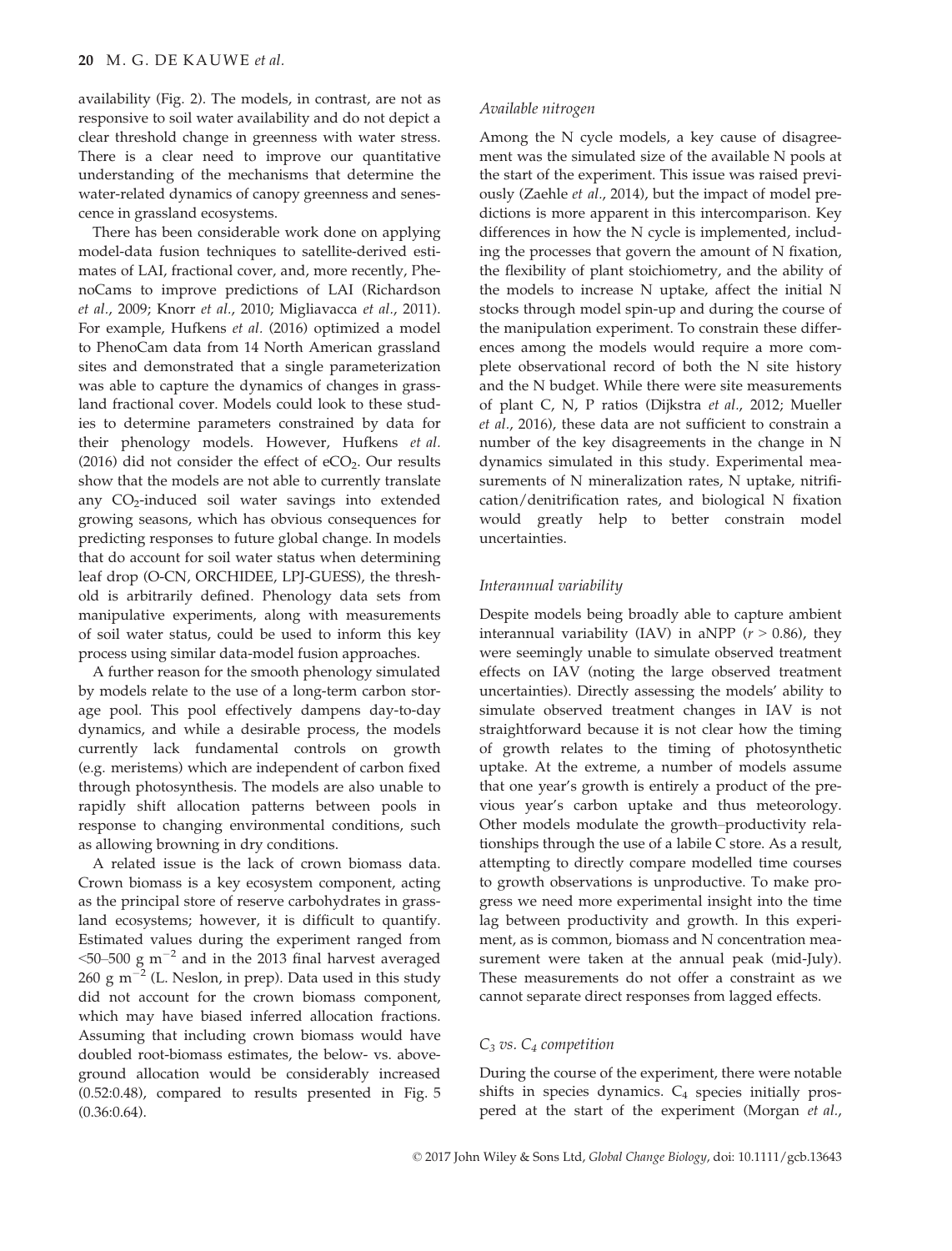2011) but did worse than C3 species in the later years (Zelikova et al., 2015; Mueller et al., 2016). This shift is an important result with implications for future predictions of species composition and ecosystem function. In this study, models which had the capacity to simulate competition and associated recruitment (JULES, LPJ-GUESS, and SDGVM) did not, so they could be compared to other models without this functionality. Therefore, there remains an opportunity to further exploit the PHACE experimental data to test models that simulate  $C_3$  vs.  $C_4$  competition and to determine whether the experimental results are predictable. However, for such a comparison to be meaningful, the key identified issues with existing models when applied to this site will need to be tackled first.

#### Modelling in advance of experiments

In advance of the PHACE experiment, Parton et al. (2007) carried out a novel study in which they used DAYCENT to predict grassland responses to treatments. Studies like this can help identify testable predictions against which experimental data can then be compared (Norby et al., 2016). Nevertheless, the Parton et al. (2007) study only used a single model, whereas a multimodel comparison (cf. Medlyn et al. 2016) would have identified a greater range of processes in which models differed, as this study demonstrates. A priori identification of areas where models diverge could have better helped guide experimentalists as to what key measurements would have helped constrain these model uncertainties. We strongly advocate the use of multimodel comparisons in advance of ecosystem-scale experiments (Medlyn et al., 2016; Norby et al., 2016); these studies need to become normal practice, rather than the exception.

#### Evaluation of models against multifactor experiments

Comparison of the models against the PHACE data has thus resulted in a clear agenda for improving model predictions of grassland response to environmental change. Interestingly, however, the multifactor nature of the experiment did not add greatly to the model evaluation. Global change will not affect a single factor in isolation, and thus, it is widely advocated that multifactor experiments be used to probe future changes in the terrestrial biosphere (Heimann & Reichstein, 2008; Luo et al., 2008; Leuzinger et al., 2011; Dieleman et al., 2012). In our study, however, the multifactor comparison yielded little additional constraint on model responses, for several reasons.

One of the main reasons that multifactor experiments are commonly advocated is the need to examine whether the main effects are additive or not when combined (Dieleman et al., 2012; Mueller et al., 2016). However, models rarely predict additive effects; rather, they predict nonlinear interactions, which can sometimes be too small to be detectable. In this study, models did not predict consistent interactions in response to combined treatments. Most models, in line with the observations, predicted greater than additive interactions in some years for both above- and below-ground biomass responses. Thus, determining whether or not main effects are additive is of little help to constrain models.

Interactive effects in multifactor experiments, particularly those carried out in environments that experience marked interannual variability in precipitation, are complex to interpret and it can be very challenging to identify the mechanisms underlying causing the observed responses. This statement is also true of the PHACE experiment, where treatment responses are overlaid on a marked year-to-year variability in responses to meteorology. Without a good causal understanding of the underlying processes, it is difficult to draw mechanistic understanding from the experiment that can be used to inform models.

However, the principal reason that the interacting responses did not help to constrain the models was because the models were unable to replicate the observed ecosystem behaviour under ambient conditions, or in response to single-factor treatments. As the interactive responses are contingent on key environmental factors such as soil water content and species composition, the models have to be able to realistically simulate these factors for their interactive effects to be comparable against data. Thus, at this stage, the most important way forwards is to use experimental data to improve model simulations of ambient conditions and responses to main effects (Norby & Luo, 2004). Future, improved, models, which are better able to simulate grassland phenology and can represent  $C_3$  and  $C_4$  competition, will likely find that the PHACE multifactor data set can provide a further constraint on our ability to predict response to global change.

#### Acknowledgements

Contributions from MDK, APW, XJY, KL, and RJN were supported by the U.S. Department of Energy Office of Science Biological and Environmental Research Programme. SZ was supported by the European Research Council (ERC) under the European Union's Horizon 2020 Research and Innovation Programme (QUINCY; grant no. 647204). XJL's contribution is supported by the CSIRO Postdoctoral Fellowship. We thank numerous individuals who made the PHACE experiment possible, especially Dana Blumenthal, Dan LeCain, Eric Hardy, and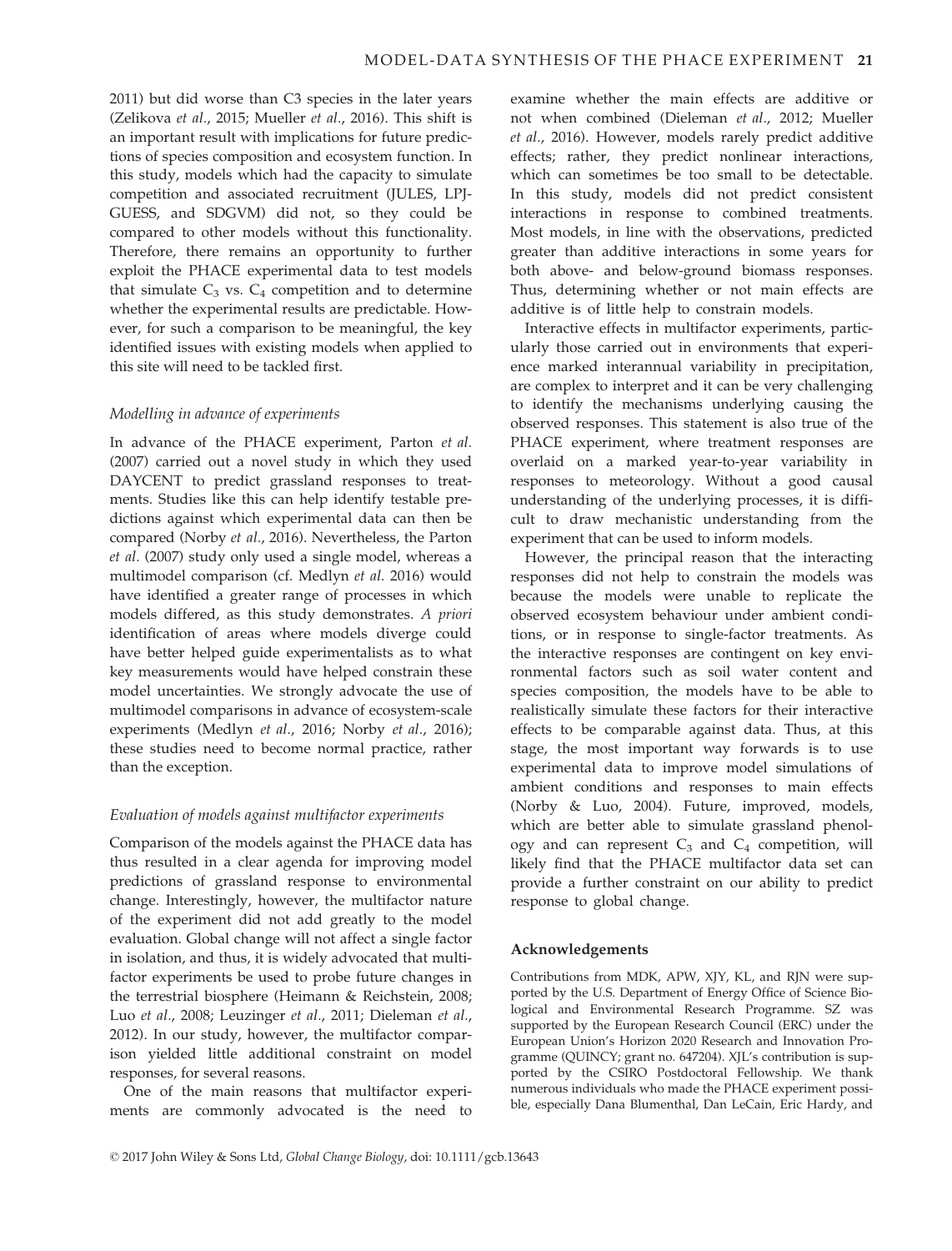## 22 M. G. DE KAUWE et al.

David Smith. We also thank Kevin Mueller for sharing biomass data. AKJ was supported by the NSF (NSF AGS 12-43071), the US DOE (DOE DE-SC0016323) and NASA LCLUC program (NASA NNX14AD94G).

## References

- Ahlström A, Raupach MR, Schurgers G et al. (2015) The dominant role of semi-arid ecosystems in the trend and variability of the land  $CO<sub>2</sub>$  sink. Science, 348, 895–899.
- Botta A, Viovy N, Ciais P, Friedlingstein P, Monfray P (2000) Aglobal prognostic scheme of leaf onset using satellite data. Global Change Biology, 6, 704–725.
- Carrillo Y, Dijkstra FA, Pendall E, Morgan JA, Blumenthal DM (2012) Controls over soil nitrogen pools in a semiarid grassland under elevated CO<sub>2</sub> and warming. Ecosystems, 15, 761–774.
- Carrillo Y, Dijkstra FA, LeCain D, Morgan JA, Blumenthal D, Waldron S, Pendall E (2014) Disentangling root responses to climate change in a semiarid grassland. Oecologia, 175, 699–711.
- Ciais P, Sabine C, Bala G et al. (2013) Carbon and other biogeochemical cycles. In: Climate Change 2013: The Physical Science Basis. Contribution of Working Group i to the Fifth Assessment Report of the Intergovernmental Panel on Climate Change (eds Stocker TF, Qin D, Plattner G-K, Tignor M, Allen SK, Boschung J, Nauels A, Xia Y, Bex V, Midgley PM), Cambridge University Press, Cambridge.
- Clark DB, Mercado LM, Sitch S et al. (2011) The joint UK land environment simulator (JULES), model description – part 2: carbon fluxes and vegetation dynamics. Geoscientific Model Development, 4, 701–722.
- Cleveland CC, Townsend AR, Schimel DS et al. (1999) Global patterns of terrestrial biological nitrogen (N2) fixation in natural ecosystems. Global Biogeochemical Cycles, 13, 623–645.
- Cox PM (2001) Description of the TRIFFID Dynamic Global Vegetation Model. Hadley Centre Technical Note 24, Hadley Centre, Met Office, Bracknell, UK.
- De Kauwe MG, Medlyn BE, Zaehle S et al. (2013) Forest water use and water use efficiency at elevated CO2: a model-data intercomparison at two contrasting temperate forest FACE sites. Global Change Biology, 19, 1759–1779.
- De Kauwe MG, Medlyn BE, Zaehle S et al. (2014) Where does the carbon go? A model–data intercomparison of vegetation carbon allocation and turnover processes at two temperate forest free-air CO<sub>2</sub> enrichment sites. New Phytologist, 203, 883–900.
- De Kauwe M, Zhou S-X, Medlyn B, Pitman A, Wang Y-P, Duursma R, Prentice I (2015) Do land surface models need to include differential plant species responses to drought? Examining model predictions across a mesic-xeric gradient in Europe. Biogeosciences, 12, 7503–7518.
- Dentener F, Drevet J, Lamarque J et al. (2006) Nitrogen and sulfur deposition on regional and global scales: a multimodel evaluation. Global Biogeochemical Cycles, 20, GB4003. doi: [10.1029/2005GB002672.](https://doi.org/10.1029/2005GB002672)
- Desborough C, Pitman A, Iranneiad P (1996) Analysis of the relationship between bare soil evaporation and soil moisture simulated by 13 land surface schemes for a simple non-vegetated site. Global and Planetary Change, 13, 47–56.
- Dieleman WI, Vicca S, Dijkstra FA et al. (2012) Simple additive effects are rare: a quantitative review of plant biomass and soil process responses to combined manipulations of CO<sub>2</sub> and temperature. Global Change Biology, 18, 2681-2693.
- Dijkstra FA, Blumenthal D, Morgan JA, Pendall E, Carrillo Y, Follett RF (2010) Contrasting effects of elevated CO<sub>2</sub> and warming on nitrogen cycling in a semiarid grassland. New Phytologist, 187, 426–437.
- Dijkstra FA, Pendall E, Morgan JA et al. (2012) Climate change alters stoichiometry of phosphorus and nitrogen in a semiarid grassland. New Phytologist, 196, 807–815.
- Dukes JS, Chiariello NR, Cleland EE et al. (2005) Responses of grassland production to single and multiple global environmental changes. PLoS Biology, 3, e319.
- El Masri B, Shu S, Jai AK (2015) Implementation of a dynamic rooting depth and phenology into a land surface model: Evaluation of carbon, water, and energy fluxes in the high latitude ecosystems. Agricultural and Forest Meteorology, 211–212, 85–99.
- Foley JA, Prentice IC, Ramankutty N et al. (1996) An integratedbiosphere model of land surface processes, terrestrial carbon balance, and vegetation dynamics. Global Biogeochemical Cycles, 10, 603–628.
- Franks P, Adams M, Amthor J et al. (2013) Sensitivity of plants to changing atmospheric CO<sub>2</sub> concentration: from the geological past to the next century. New Phytologist, 197, 1077–1094.
- Friedlingstein P, Joel G, Field CB, Fung I (1998) Toward an allocation scheme for global terrestrial carbon models. Global Change Biology, 5, 755–770.
- Fuhrer J (2003) Agroecosystem responses to combinations of elevated co 2, ozone, and global climate change. Agriculture, Ecosystems &, Environment, 97, 1–20.
- Hadley M (1993) Grasslands for sustainable ecosystems. In: Grasslands for Our World (ed. Baker MJ), pp. 12–18. SIR Publishing, Wellington, NZ.
- Heimann M, Reichstein M (2008) Terrestrial ecosystem carbon dynamics and climate feedbacks. Nature, 451, 289–292.
- Hovenden MJ, Newton P, Carran R et al. (2008) Warming prevents the elevated CO<sub>2</sub>induced reduction in available soil nitrogen in a temperate, perennial grassland. Global Change Biology, 14, 1018–1024.
- Hovenden MJ, Newton PC, Wills KE (2014) Seasonal not annual rainfall determines grassland biomass response to carbon dioxide. Nature, 511, 583–586.
- Hufkens K, Keenan TF, Flanagan LB et al. (2016) Productivity of North American grasslands is increased under future climate scenarios despite rising aridity. Nature Climate Change, 6, 710–714.
- Jobbágy EG, Jackson RB (2000) The vertical distribution of soil organic carbon and its relation to climate and vegetation. Ecological Applications, 10, 423–436.
- Kimball B (2005) Theory and performance of an infrared heater for ecosystem warming. Global Change Biology, 11, 2041–2056.
- Knapp AK, Smith MD (2001) Variation among biomes in temporal dynamics of aboveground primary production. Science, 291, 481–484.
- Knorr W, Kaminski T, Scholze M, Gobron N, Pinty B, Giering R, Mathieu P-P (2010) Carbon cycle data assimilation with a generic phenology model. Journal of Geophysical Research: Biogeosciences, 115, G04017, doi: [10.1029/2009JG001119.](https://doi.org/10.1029/2009JG001119)
- Krinner G, Viovy N, de Noblet-Ducoudré N *et al.* (2005) A dynamic global vegetation model for studies of the coupled atmosphere-biosphere system. Global Biogeochemical Cycles, 19, GB1015.
- Leuzinger S, Luo Y, Beier C, Dieleman W, Vicca S, Körner C (2011) Do global change experiments overestimate impacts on terrestrial ecosystems? Trends in Ecology and Evolution, 26, 236–241.
- Lieth HFH (1978) Patterns of Primary Productivity in the Biosphere. Hutchinson Ross, Stroudsberg, PA.
- Luo Y, Gerten D, Le Maire G et al. (2008) Modelled interactive effects of precipitation, temperature, and [CO<sub>2</sub>] on ecosystem carbon and water dynamics in different climatic zones. Global Change Biology, 14, 1986-1999
- Medlyn BE, Zaehle S, De Kauwe MG et al. (2015) Using ecosystem experiments to improve vegetation models. Nature Climate Change, 5, 528–534.
- Medlyn BE, De Kauwe MG, Zaehle S et al. (2016) Using models to guide field experiments:  $a$  priori predictions for the  $CO<sub>2</sub>$  response of a nutrient-and water-limited native eucalypt woodland. Global Change Biology, 22, 2834–2851.
- Melillo J, McGuire A, Kicklighter D, Moore B, Vorosmarty C, Schloss A (1993) Global climate change and terrestrial net primary production. Nature, 363, 234–240.
- Migliavacca M, Galvagno M, Cremonese E et al. (2011) Using digital repeat photography and eddy covariance data to model grassland phenology and photosynthetic CO2 uptake. Agricultural and Forest Meteorology, 151, 1325–1337.
- Miglietta F, Hoosbeek M, Foot J et al. (2001) Spatial and temporal performance of the miniface (free air CO<sub>2</sub> enrichment) system on bog ecosystems in northern and central europe. Environmental Monitoring and Assessment, 66, 107–127.
- Milchunas D, Morgan J, Mosier A, LeCain D (2005) Root dynamics and demography in shortgrass steppe under elevated  $CO<sub>2</sub>$ , and comments on minirhizotron methodology. Global Change Biology, 11, 1837–1855.
- Morgan J, Lecain D, Pendall E et al. (2011) C4 grasses prosper as carbon dioxide eliminates desiccation in warmed semi-arid grasslands. Nature, 476, 202–205.
- Mueller K, Blumenthal D, Pendall E et al. (2016) Impacts of warming and elevated CO2 on a semi-arid grassland are non-additive, shift with precipitation, and reverse over time. Ecology Letters, 19, 956–966.
- Norby RJ, Luo Y (2004) Evaluating ecosystem responses to rising atmospheric  $CO<sub>2</sub>$ and global warming in a multi-factor world. New Phytologist, 162, 281–293.
- Norby RJ, De Kauwe MG, Domingues TF et al. (2016) Model–data synthesis for the next generation of forest free-air CO<sub>2</sub> enrichment (FACE) experiments. New Phytologist, 209, 17–28.
- Oleson KW, Lawrence DM, Bonan GB et al. (2013) Technical description of version 4.5 of the community land model (CLM). National Center for Atmospheric Research. Climate; Global Dynamics Division; Citeseer, National Center for Atmospheric Research, P.O. Box 3000, Boulder, Colorado.
- Parton WJ, Schimel DS, Cole C, Ojima D (1987) Analysis of factors controlling soil organic matter levels in great plains grasslands. Soil Science Society of America Journal, 51, 1173–1179.
- Parton WJ, Scurlock JMO, Ojima DS et al. (1993) Observationsand modeling of biomass and soil organic matter dynamicsfor the grassland biome worldwide. Global BiogeochemicalCycles, 7, 785–809.
- Parton WJ, Morgan JA, Wang G, Del Grosso S (2007) Projected ecosystem impact of the prairie heating and  $CO<sub>2</sub>$  enrichment experiment. New Phytologist, 174, 823–834.